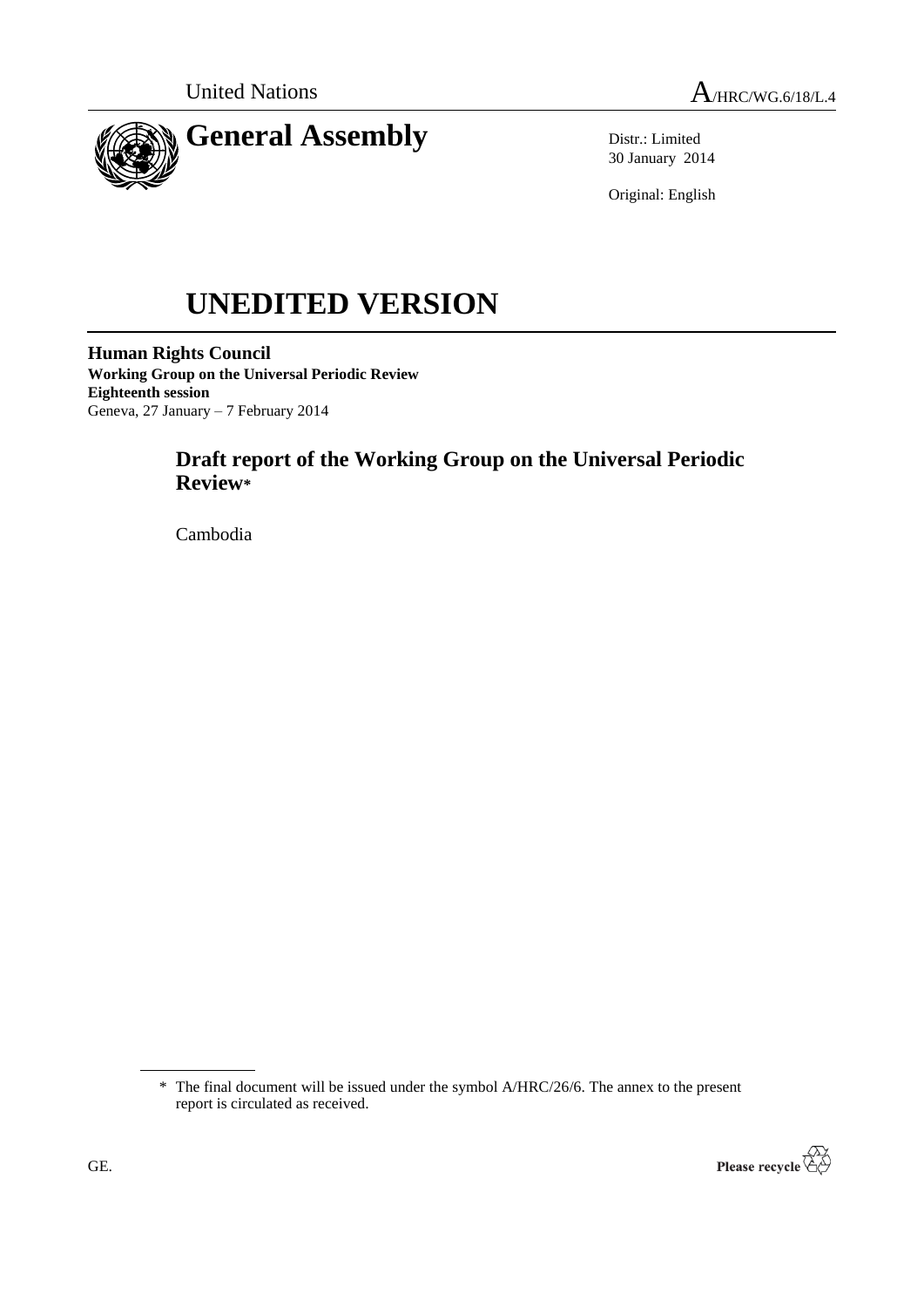### **A/HRC/WG.6/18/L.4**

# Contents

|       |    | Paragraphs | Page     |
|-------|----|------------|----------|
|       |    | $1 - 4$    | 3        |
|       |    |            | 3        |
|       | A. | $5-23$     | $3 - 5$  |
|       | В. | 24-117     | $5 - 13$ |
| Н.    |    | 118-120    | $13-26$  |
| Annex |    |            |          |
|       |    |            |          |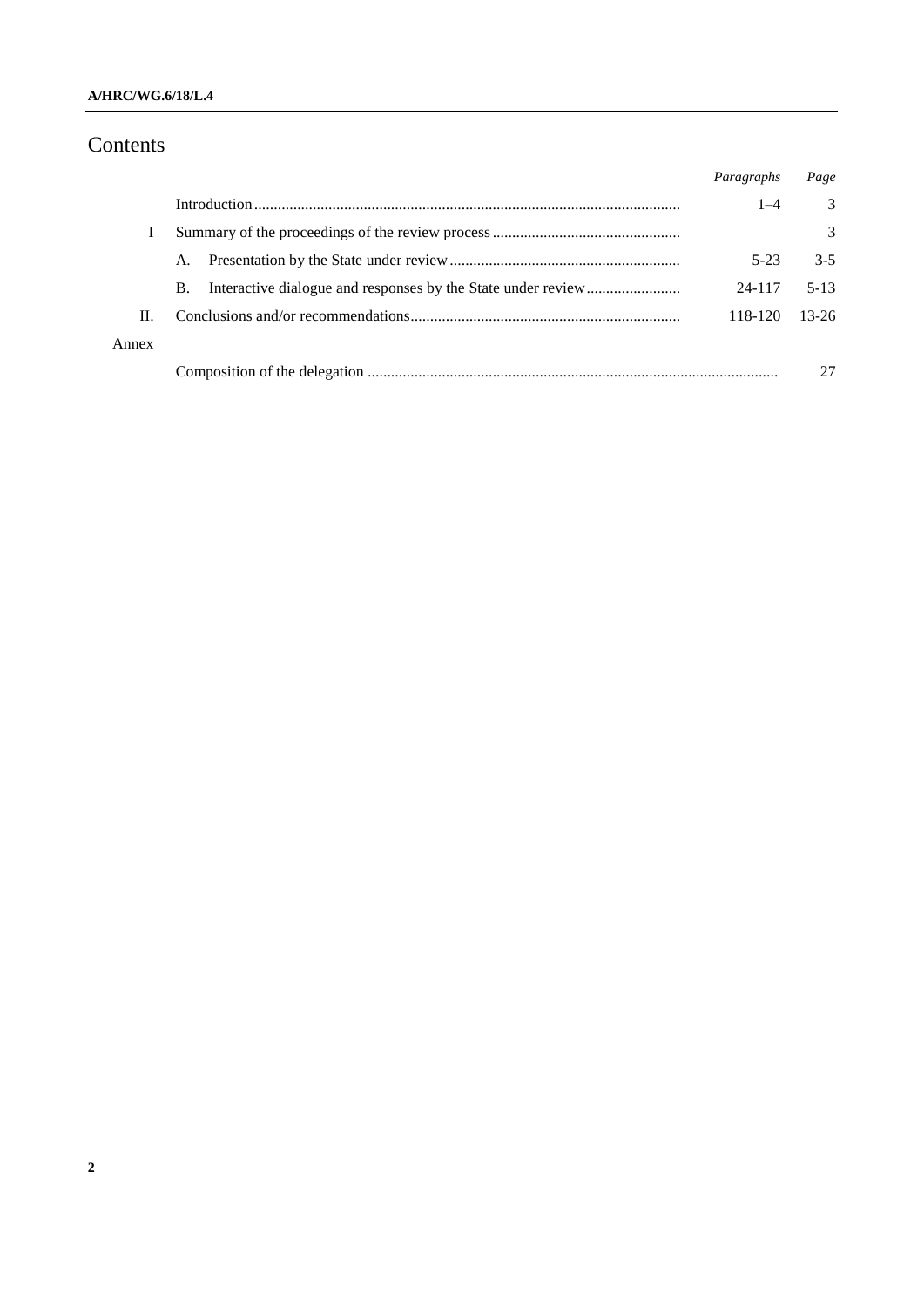## **Introduction**

1. The Working Group on the Universal Periodic Review (UPR), established in accordance with Human Rights Council resolution 5/1 of 18 June 2007, held its eighteenth session from 27 January to 7 February 2014. The review of Cambodia was held at the  $4<sup>th</sup>$ meeting on 28 January 2014. The delegation of Cambodia was headed by H.E. Mr Mak Sambath, Vice Chair of the National Human Rights Committee of Cambodia. At its  $10<sup>th</sup>$ meeting held on 31 January 2014, the Working Group adopted the report on Cambodia.

2. On 15 January 2014, the Human Rights Council selected the following group of rapporteurs (troika) to facilitate the review of Cambodia: Italy, Morocco and the Philippines.

3. In accordance with paragraph 15 of the annex to resolution 5/1 and paragraph 5 of the annex to resolution 16/21, the following documents were issued for the review of Cambodia:

(a) A national report submitted/written presentation made in accordance with paragraph 15 (a) (A/HRC/WG.6/18/KHM/1);

(b) A compilation prepared by OHCHR in accordance with paragraph 15 (b) (A/HRC/WG.6/18/KHM/2);

(c) A summary prepared by OHCHR in accordance with paragraph 15 (c) (A/HRC/WG.6/18/KHM/3).

4. A list of questions prepared in advance by Belgium, Czech Republic, Germany, Liechtenstein, Mexico, the Netherlands, Slovenia, Sweden, and United Kingdom of Great Britain and Northern Ireland, United States of America was transmitted to Cambodia through the troika. These questions are available on the extranet of the UPR.

## **I. Summary of the proceedings of the review process**

#### **A. Presentation by the State under review**

5. The delegation of Cambodia highlighted the importance of the UPR mechanism as a national process that gives the opportunity to each State to carry out measures to improve the situation of human rights in its territory.

6. The delegation reminded that Cambodia had taken part in the UPR Working Group in December 2009 and that the 91 recommendations formulated by the delegations at that time were in line with the Government's policy.

7. The delegation explained that after having received the 91 recommendations, the Cambodian authorities appointed a Working Group (WG) chaired by Mr. Mak Sambath and comprised of 21 members coming from relevant ministries and institutions. This WG cooperated with the Office of the High Commissioner for Human Rights (OHCHR) to organize two workshops with the participation of experts from OHCHR, Indonesia, Malaysia and the Philippines. It also organized five meetings with relevant ministries and institutions and two consultations with civil society organisations. In October 2013, the Council of Ministers under the auspice of the Prime Minister adopted the report.

8. The delegation noted the positive achievements, challenges and future goals in seven major areas: ratifications; land rights; rule of law; detention and issues related to torture and ill-treatment; economic, social and cultural rights; women's rights and children's rights.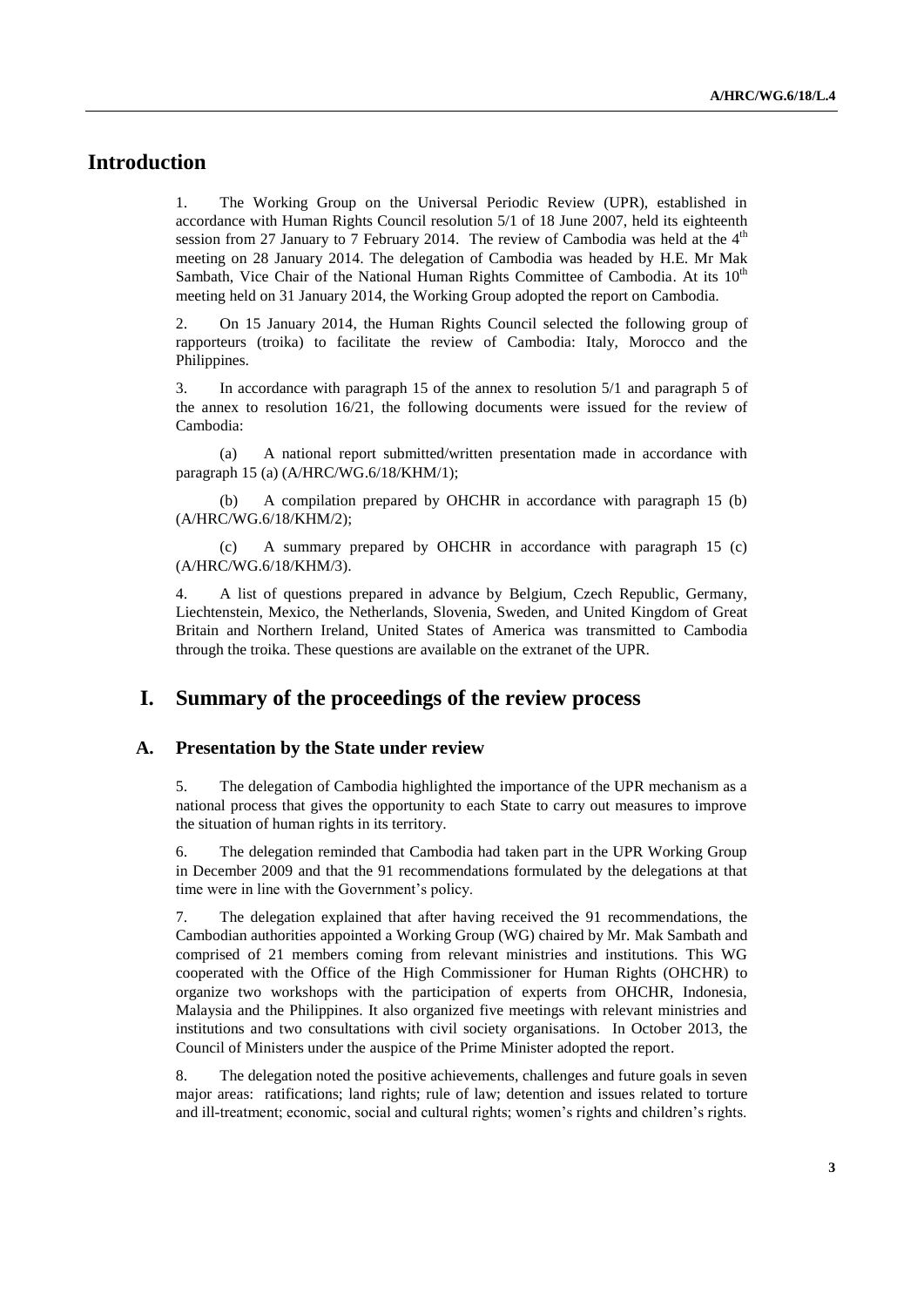9. The delegation underlined that Cambodia ratified nine international conventions. Regarding the two Optional Protocols to the International Covenant on the Civil and Political Rights and the Optional Protocol to the International Covenant on the Economic, Social and Cultural Rights, the Cambodian Human Rights Committee (CHRC), with the assistance of OHCHR, organized two seminars and meetings with relevant ministries and institutions. For the time being, the CHRC and the Ministry of Foreign Affairs are consulting with the relevant actors and will submit it to the Government for approval.

10. Regarding invitations to the special procedures mandate holders, the delegation stated that there was no need to be invited, since they can visit Cambodia at any time. It signalled that currently there were many organizations working on human rights issues in the country such as the Human Rights and Complaints Commission of the National Assembly; the Human Rights and Complaints Commission of the Senate; the CHRC; hundreds of national and international organizations including OHCHR as well as the Special Rapporteur for the situation of human rights.

11. In regards to the land issues, the delegation noted that the Cambodian authorities continue to register all types of land aiming at strengthening the safety of land ownership. The campaign in the implementation of "Old Policy, New Actions" on land sector had been launched to carry out the measurement programme for distribution of land and residential and rice field titles had been issued. Up to date, the authorities have registered 2,845,282 land titles for 500,000 families. Regarding the land evictions, the delegation stated that certain people were not well informed and that the Government had to take into consideration the interest and the safety of the people and cannot leave the interest of the majority being the hostage of the minority.

12. The delegation mentioned that the Government recognized the illegal land ownership, on a temporary basis, for people looking for a legal location to reside. It added that representatives have been designated to protect the interests of the poor communities. The delegation also explained that in general, a notification on a location shift or development is sent at least one year in advance.

13. Regarding lands of indigenous peoples, the delegation highlighted that the Government has policies, regulations and laws to protect and recognize their rights. A subdecree has been drafted based on pilot projects of land registration for three indigenous communities. Furthermore, consultations were carried out with national and international law experts, relevant ministries and institutions, development partners, civil society organisations and, especially, with the indigenous people themselves.

14. On the rule of law, the delegation stated that the Government continues to carry out deep reforms on legal and judiciary issues. Up to date, 416 laws have been adopted to enhance the legal framework and to strengthen the capacity, independence, and impartiality of judiciary institutions. The authorities will continue to work harder to reform the laws by encouraging the draft of new laws; increasing laws awareness programs and conducting training for the laws enforcement officials at all levels. The delegation added that the Government had also pushed to enact the laws related to the judiciary.

15. Mentioning that the election of the National Assembly took place on 28 July 2013, the delegation stated that all political parties had access to the media. The National Election Committee (NEC) facilitated the use of freedom of expression and public assembly for all. It also encouraged the national and international organisations to get involved in the dissemination of information related to the elections. The delegation noted that the electoral campaign, the vote and the vote counting were conducted smoothly and that almost all the national and international observers assessed the electoral process positively.

16. The delegation signalled that, after having received recommendations from various sources, such as the Special Rapporteur for human rights in Cambodia, the Government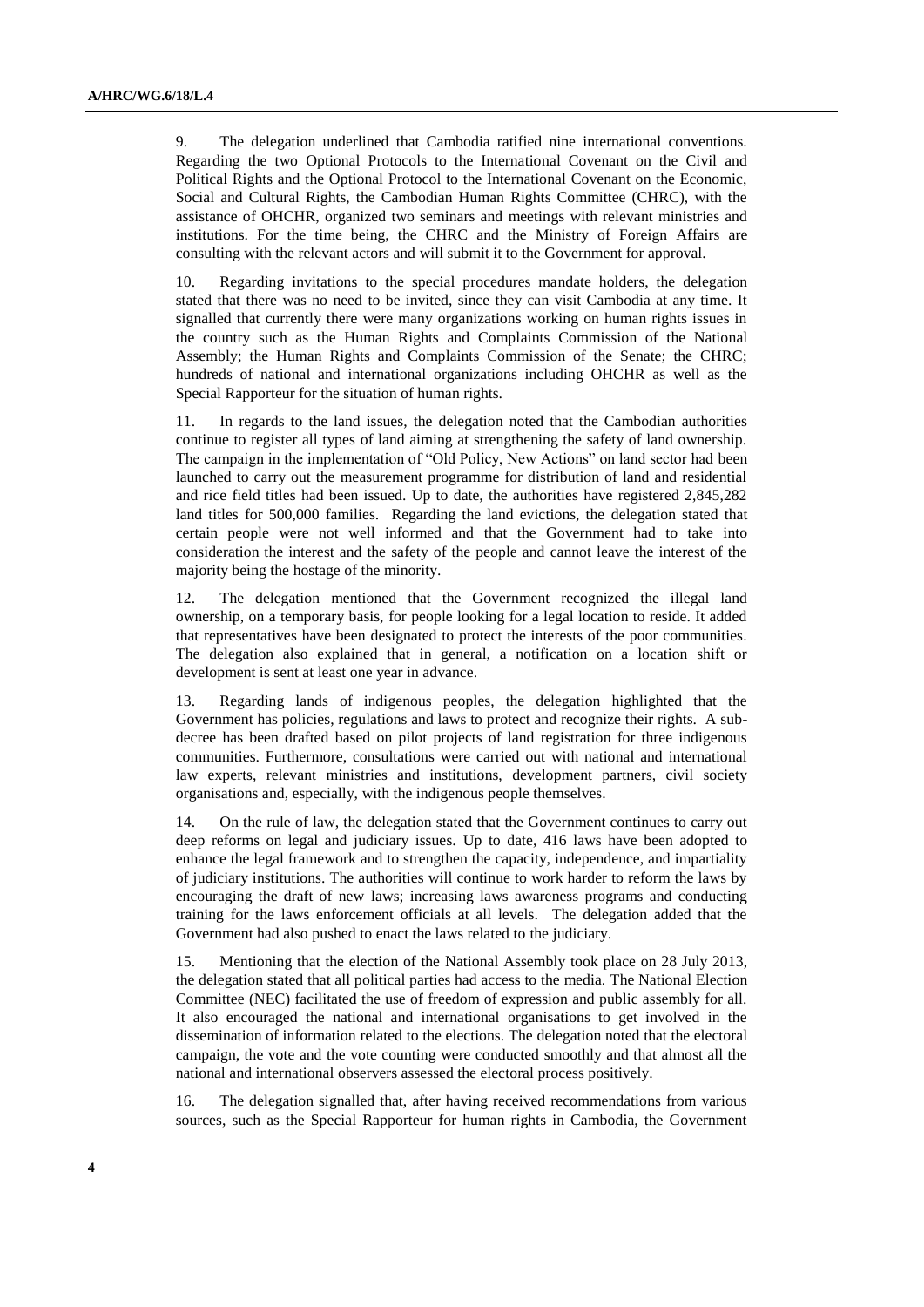gave the task to the Ministry of Interior to organize in the first semester of 2014, a national workshop with the representatives of the Legislative and Executive, registered political parties, NEC, civil society and international organizations, development partners and other relevant stakeholders. The aim of this workshop is to collect opinions, comments and recommendations in order to draft electoral reforms.

17. The delegation stated that the authorities underlined the important role of the civil society organisations as an effective partner of the Government. In this view, it encourages the associations and non-governmental organisations (NGOs) and welcomes their participation in the socio-economic development and the promotion of democracy and human rights.

18. Regarding the right to association, the delegation mentioned the draft Law on Associations and NGOs aimed at providing standards and conditions of registration which will facilitate the activities of the associations and the local and international NGOs in Cambodia. After several discussions with associations, national and international organisations, representatives of States, the draft law was submitted to the Council of Ministers which approved it unanimously.

19. In respect with freedom of expression, the delegation noted that under the Article 41of the Constitution, any individual can express its opinion and has the right to freedom of expression. The delegation underlined that the Government had encouraged public fora and permitted the civil society organisations to express their opinions freely. As a matter of fact, there are NGOs such as the Cambodian Human Rights Centre , ADHOC, LICADHO, NDI and IRI that disseminate and give training on human rights throughout the country.

20. The delegation explained that there are in Cambodia, 721 publishing media, 139 radio stations, 108 TV stations, 127 cable TVs and over-counted of social media networks which disseminate information without censorship. Citizens have the right to create their own website and disseminate their opinions freely.

21. Regarding the establishment of a National Human Rights Institution (NHRI), the delegation noted that a committee had been appointed to draft a law but it did not work. In 2006, the Prime Minister asked the civil society organisations to draft a law based on the Paris Principles. Then, a mixed Working Group carried out a plan of action for drafting the law. Recently, the Prime Minister proposed to have more discussions on this issue with the CSOs. After these consultations will take place, a national workshop will be organised to collect inputs and recommendations from laws experts and other relevant stakeholders improve the draft and then it will be submitted to the Council of Minister for further legal actions.

22. In relation with a National Preventive Mechanism on Torture, the delegation stated that in order to be in line with the Optional Protocol to CAT, the Government issued in 2009, a sub-decree on the establishment of this mechanism.

23. The delegation noted that in December 2009 the Sub-Committee against Torture (SPT) visited Cambodia for the first time and in December 2013, SPT made the second visit. It visited prisons and police stations and conducted a seminar on the establishment of the national preventive mechanism. The Ministry of Interior and OHCHR hold discussions on the draft law to be in line with OP-CAT.

#### **B. Interactive dialogue and responses by the State under review**

24. During the interactive dialogue, 76 delegations made statements. Recommendations made during the dialogue are to be found in section II of the present report.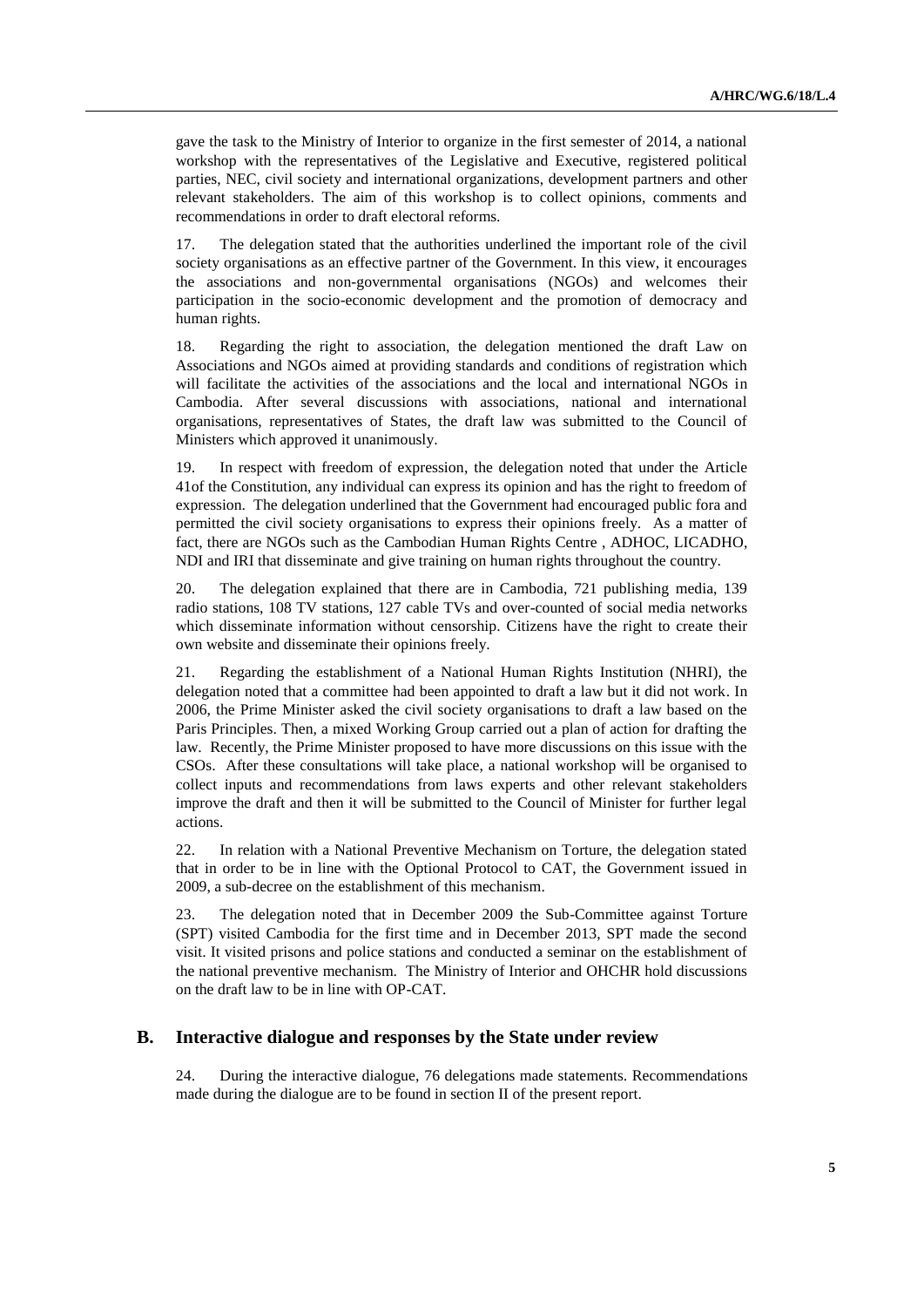25. Slovenia commended steps to promote gender awareness and women's rights. It was concerned that the Didactic Code allowed the perception of women's inferior role to be taught in schools and that basic education was still not compulsory. Slovenia made recommendations.

26. Spain expressed concern about recent events that had resulted in fatalities. Efforts to ensure the independence of the legal system had been inadequate. Women encountered serious problems when seeking access to justice and were frequently subjected to slaverylike conditions in third countries. Land ownership and management problems continued to have a particularly adverse impact on the poor. Spain made recommendations.

27. Sri Lanka welcomed progress made towards achieving the MDGs, particularly in gender equality, child mortality, maternal health, combating diseases, child labour and access to education. It commended its establishment of rehabilitation centres for vulnerable groups. It made recommendations.

28. The State of Palestine welcomed efforts to promote the principle of education for all and to address challenges facing the health sector. It made recommendations.

29. Sweden called for a credible investigation into the January 2013 shootings and for the removal of the ban on peaceful assemblies. It was concerned that the draft Cyber Law could restrict freedom of expression. It highlighted the need for reforms of the electoral and legal systems. Sweden made a recommendation

30. Switzerland was concerned by the regression in the rights to freedom of expression, peaceful assembly and association. It deplored the lack of improvement in judicial independence and was concerned by allegations of racial discrimination. Switzerland made recommendations.

31. Indonesia appreciated efforts to implement the Education Strategic Plan 2009-2013, promote equitable health rights and reduce poverty. However, it believed that there remained room for improvement in promoting and protecting human rights. Indonesia made recommendations.

32. Timor-Leste noted that the right to health was a key priority for Cambodia. It commended its implementation of health policies and strategies and its increased national health budget. It made recommendations.

33. Tunisia welcomed ratification of the CRPD, the CPED and the Optional Protocol to CEDAW. It commended cooperation with the Special Rapporteur on the situation of human rights in Cambodia. Tunisia made recommendations.

34. Turkmenistan commended ratification of the CRPD, the Optional Protocols to CEDAW and the ICCED. It praised the measures taken in support of persons with disabilities. Turkmenistan made recommendations.

35. The United Kingdom of Great Britain and Northern Ireland urged the Government to conduct a credible inquiry into the January 2013 shootings, lift the ban on peaceful assemblies and focus on long-term judicial and political reforms to strengthen democracy and address corruption and the mistreatment of prisoners by the judiciary. It made recommendations.

36. The United States of America urged the Government to lift the ban on peaceful assemblies, continue strengthening Cambodia's democratic institutions and expedite its reform of the Criminal Code. It encouraged Cambodia to strengthen land management mechanisms. It made recommendations.

37. Uruguay welcomed ratification of the CRPD, the Optional Protocol to CEDAW and the CPED, steps taken to submit reports to the treaty bodies, cooperation with the Special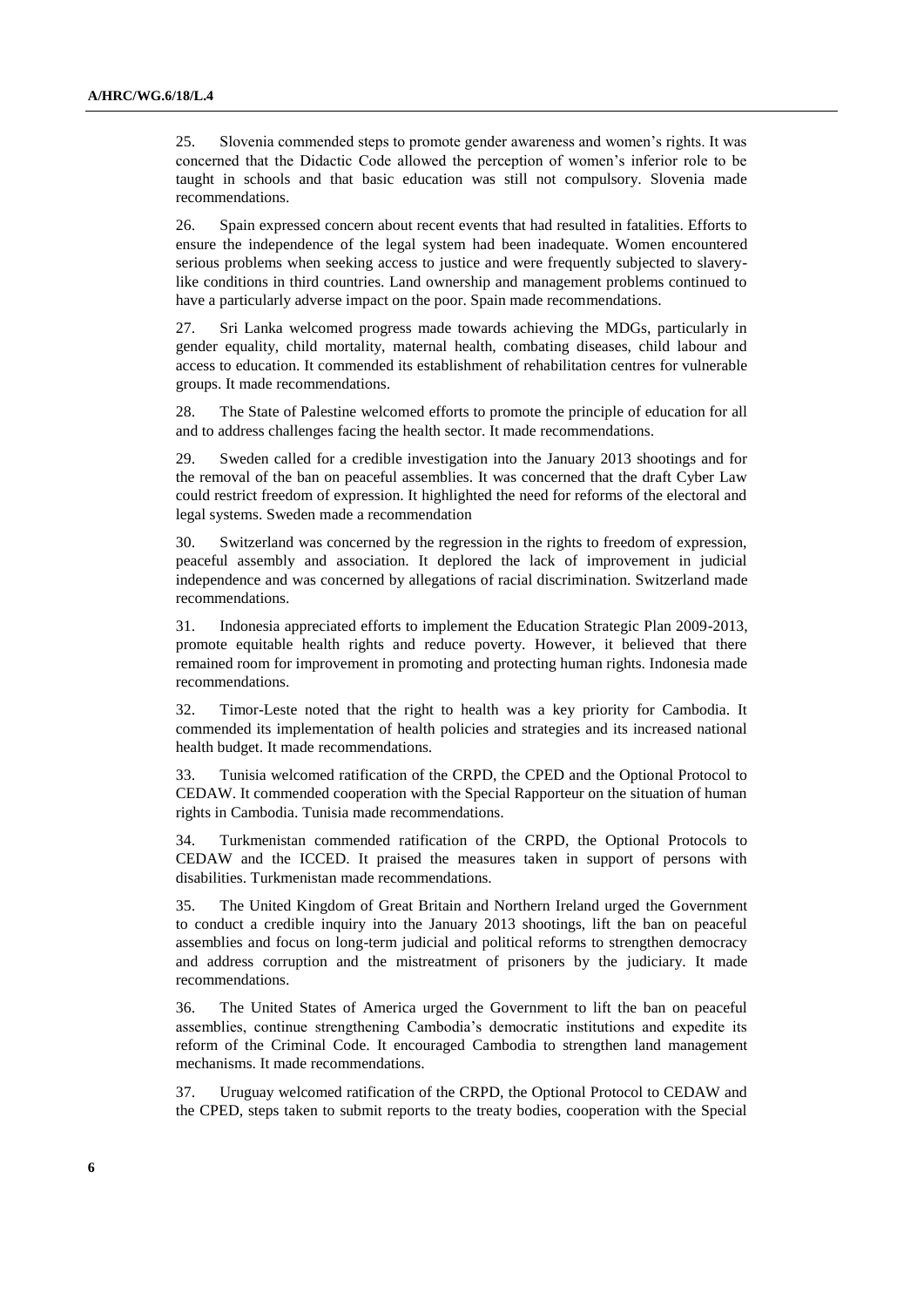Rapporteur, and the promulgation of the Criminal Code and the Law on the Implementation of the Civil Code. Uruguay made recommendations.

38. Uzbekistan commended cooperation with the Special Rapporteur and the treaty bodies and welcomed ratification of the CRPD, the Optional Protocols to CEDAW and the CPED. It noted progress in the areas of gender equality, the right to education and children's rights. Uzbekistan made recommendations.

39. Venezuela (Bolivarian Republic of) noted the contribution of equitable, transparent and sustainable management of land distribution and use to the fight against poverty and social exclusion. It welcomed the promotion of free education, scholarships for the needy and literacy programmes. It made recommendations.

40. Viet Nam appreciated positive developments in Cambodia, including the recent fair elections and progress on land rights, combating corruption, legal and judicial reform, freedom of expression and better assurance of economic, social and cultural rights. It made recommendations.

41. Algeria noted that accession to a number of international human rights instruments was under consideration, while others had been ratified by Cambodia. It welcomed progress made in promoting the rights of persons with disabilities. Algeria made recommendations.

42. Angola welcomed progress made by Cambodia, particularly in health, education and the rights of women and children. It noted with satisfaction the strategies implemented by the Government to overhaul the legal and judicial system. Angola made a recommendation.

43. Mexico commended cooperation with OHCHR and the submission of reports to the treaty bodies. It made recommendations.

44. Singapore noted Cambodia's commitment to strengthening the rule of law and implementing judicial reforms through the recent adoption of legislation. It also noted progress in improving access to education under the Education Strategic Plan 2009-2013. Singapore made recommendations.

45. Austria shared the concerns of the Special Rapporteur on Cambodia about the protection of human rights. It remained concerned about land seizure, reiterating its recommendation from the first UPR cycle. Austria made recommendations.

46. Azerbaijan commended efforts to ensure equitable access to education, develop maternal and child health programmes and strengthen the health system. It also noted measures to promote equality and combat discrimination against women. Azerbaijan made recommendations.

47. Bangladesh noted the priority given to the promotion of women's roles in society. Poverty remained a serious impediment to the full enjoyment of human rights, which should be addressed by creating a conducive trade, economic and financial environment and policies at the global level.

48. Belgium was concerned about the deteriorating human rights situation in several areas and about recent developments with respect to freedom of expression despite some positive developments in the country. Belgium made recommendations..

49. Bhutan appreciated efforts to bring the legal and judicial systems into line with international standards and to promote and protect the rights of vulnerable groups. It noted that challenges remained in reducing poverty in rural areas. Bhutan made a recommendation.

50. Responding to questions concerning the rights of children, women and the elderly, the delegation reiterated the commitment of Cambodia to address these issues. Underscoring that Cambodia is committed to increasing representation of women in senior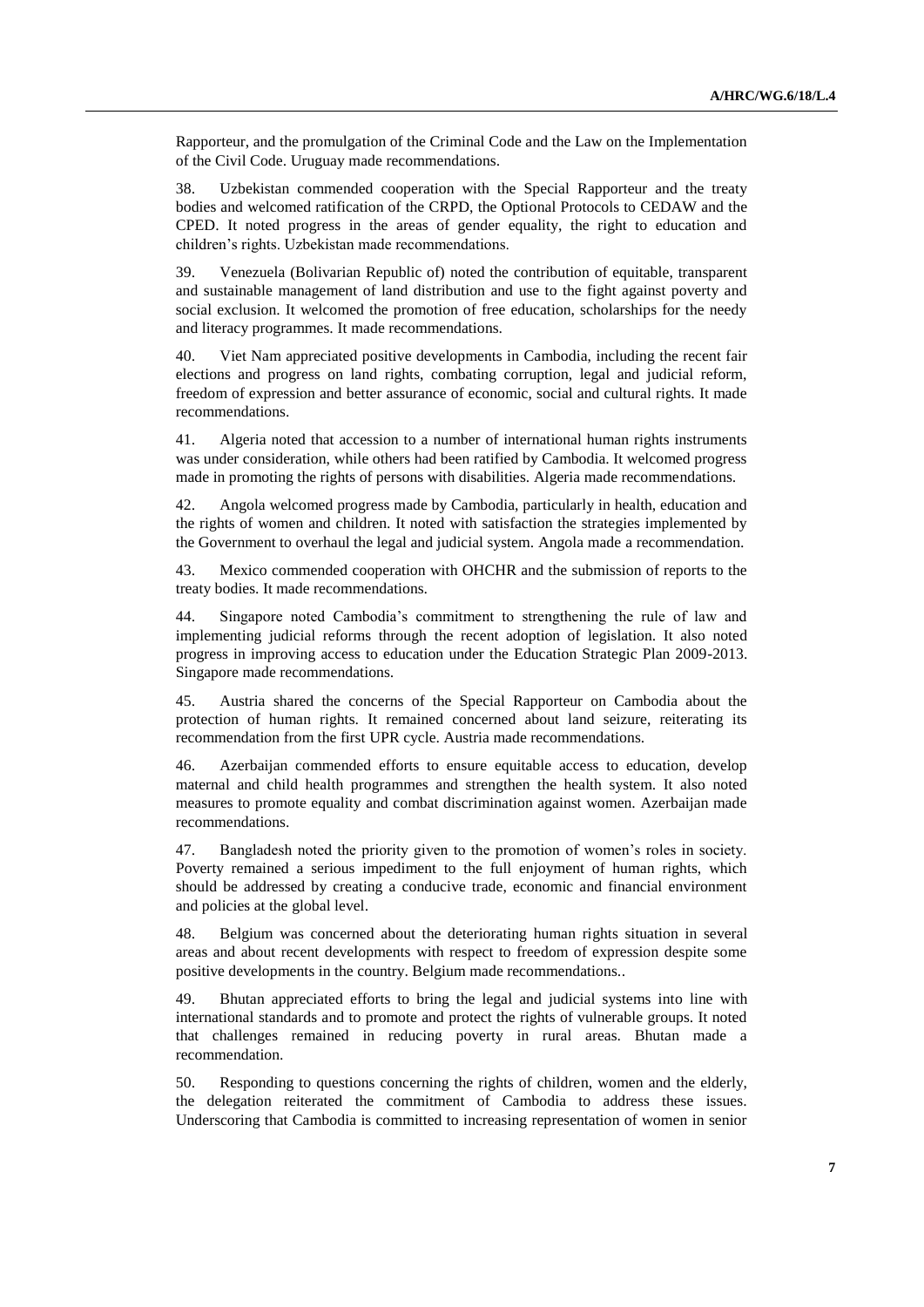positions within the Government, the delegation noted the existence of quotas for women for such positions.

51. Concerning the electoral system, the delegation stated that the Government intends to undertake a thorough reform of the entire electoral system shortly, beginning with a national consultation workshop scheduled to take place in the first quarter of 2014 which will involve various stakeholders.

52. On the reform of the judiciary, the delegation stated that it expects the National Assembly to adopt the three fundamental laws on the judiciary in the first quarter of 2014.

53. Regarding the ban on demonstrations and public assembly in place since 4 January 2014, the delegation informed that the ban is in line with the law on peaceful demonstrations, and was very necessary in to restore social order and stability and security for the society at large.

54. With respect to judicial reform under the Fifth Mandate of the National Assembly, the delegation reiterated that the three fundamental laws due to be soon submitted to the National Assembly are: on the status of judges and prosecutors; on the organization of courts; and on the reform of the Supreme Council of Magistracy.

55. Botswana commended legislative measures to eliminate discrimination against women and raise gender awareness. It was concerned by reports of harassment, intimidation, violence, arbitrary arrests, curtailment of freedom of expression and assembly and infringements of judicial independence. Botswana made recommendations.

56. Brazil welcomed ratification of the CRPD and the development of an action plan on child labour, but was concerned by restrictions on freedom of expression and the persistence of gender-based stereotypes in the Didactic Code taught in school. Brazil made recommendations.

57. Brunei Darussalam appreciated measures to promote and protect women's and children's rights and combat gender discrimination and the commitment to improving health services. It welcomed Cambodia's continued cooperation with UN human rights mechanisms. It made a recommendation.

58. Canada asked what measures had been taken to protect the right to freedom of expression, including assurance that the authorities would not use the Criminal Code or violence to restrict that right. It noted progress towards achieving the MDGs relating to child mortality and maternal health. Canada made recommendations.

59. Chad noted Cambodia's accession to most international human rights instruments and that it cooperated with the OHCHR and treaty bodies. It welcomed efforts to ensure the population's enjoyment of economic, social and cultural rights. Chad made a recommendation.

60. Chile welcomed the ratification of and accession to a number of human rights treaties and the enactment of legislation to improve the legislative and institutional framework. It encouraged Cambodia to step up its action in that regard. Chile made recommendations.

61. China appreciated efforts to implement previous recommendations and congratulated the early achievement of the MDGs relating to gender equality, child mortality, maternal health, combating HIV/AIDS and establishing global development partnerships. It welcomed ratification of international instruments. It made recommendations.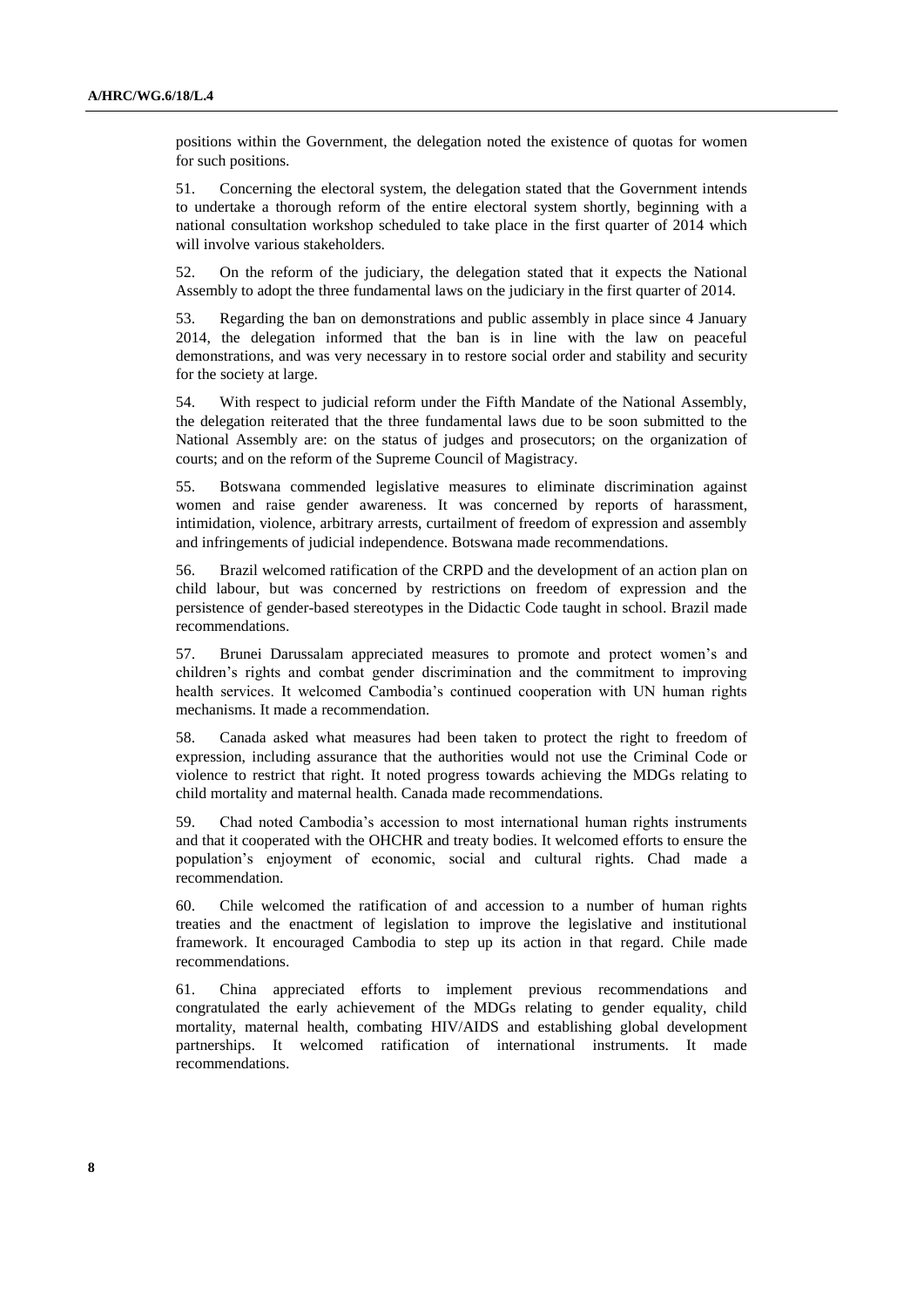62. Colombia commended efforts to combat human trafficking, such as the national action plan 2011-2013, and action to implement the CRPD and the Ottawa Convention on the prohibition of anti-personnel mines. Colombia made recommendations.

63. The Democratic Republic of the Congo noted that Cambodia had strengthened its cooperation with the treaty bodies and had recently adopted a new Criminal Code and legislation on anti-corruption and implementing the Civil Code. It encouraged continued efforts to ensure full enjoyment of human rights.

64. Croatia welcomed legislative improvements to ensure better protection of persons with disabilities, ratification of the CRPD, the ICPPED and the OP-CEDAW. It was concerned by recent reports of attacks on activists, union members and journalists. It made recommendations.

65. Cuba welcomed ratification of the CRPD and the CPED, and the adoption of the Education Strategic Plan designed to ensure universal access to education and curricula improvements. It commended the Action Plan to eliminate the worst forms of child labour and to improve workplace safety. Cuba made recommendations.

66. The Czech Republic noted that, despite its previous recommendations, freedom of expression in Cambodia had deteriorated. It was concerned about recent crackdowns on peaceful protesters, which had resulted in several deaths. It made recommendations.

67. The Democratic People's Republic of Korea noted that Cambodia had made considerable progress in human rights, especially in implementing recommendations accepted during the UPR first cycle. It encouraged it to continue with its positive efforts. It made recommendations.

68. Denmark was seriously concerned about restrictions on freedom of expression and violence towards and arrests of protestors. Legislation and practices should be consistent with the ICCPR. It welcomed ratification of the OP-CAT, but remained concerned at the failure to implement it effectively. Denmark made recommendations.

69. Djibouti congratulated Cambodia on all its achievements in the protection and promotion of human rights. Djibouti made recommendations.

70. Ecuador welcomed ratification of the CRPD, the Optional Protocol to CEDAW and the Optional Protocol to CAT. It commended the Education Strategic Plan 2009-2013 and the roadmap to eradicate child labour by 2016. Ecuador made recommendations.

71. Egypt welcomed ratification of the CRPD and action to ensure its effective implementation. It commended judicial reform measures, the new Press Law, the Action Plan to eliminate the worst forms of child labour and cooperation with the Special Rapporteur on Cambodia. Egypt made recommendations.

72. France welcomed the Cambodian delegation and thanked it for presenting its national report. France made recommendations.

73. Germany noted efforts to improve the national human rights situation, in particular reducing human trafficking and child labour. It remained concerned about the ban on demonstrations, the use of force against protestors and their detention without access to legal counsel. Germany made recommendations.

74. Ghana appreciated progress being made by the ECCC/Khmer Rouge Tribunal to punish and deter impunity. It recognized efforts to strengthen the rule of law and respect for judicial independence and impartiality, due process and freedom from torture. Ghana made a recommendation.

75. Hungary noted accession to and ratification of various international human rights instruments. It was concerned that electronic media remained under government control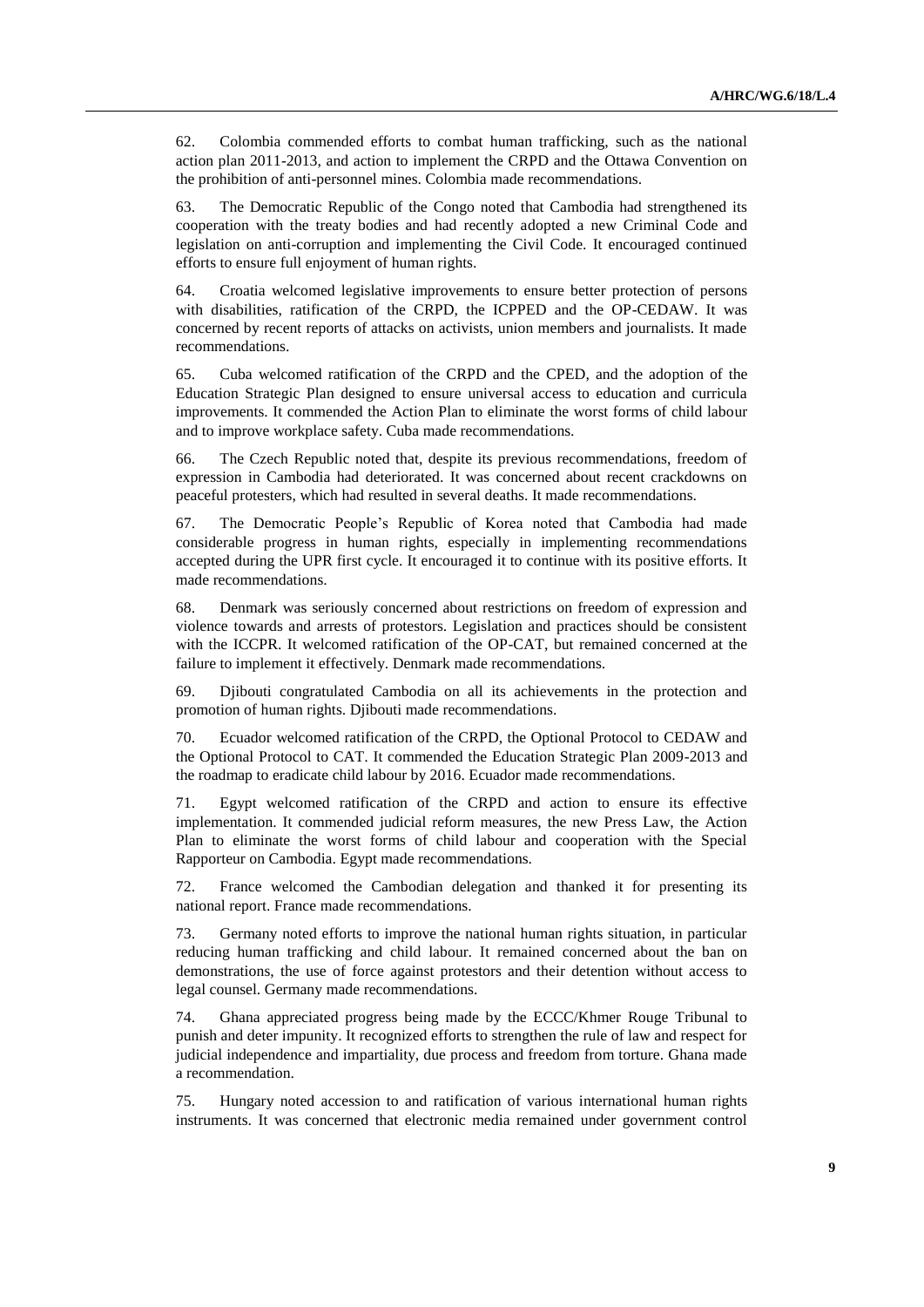and shared the concerns of the Special Rapporteur on Cambodia about electoral irregularities. Hungary made recommendations.

76. India hoped that Cambodia would continue to improve judicial impartiality to strengthen the rule of law. It commended the early achievement of the five MDGs and measures taken to provide access to health care, education and social justice. India made recommendations.

77. Thailand welcomed Cambodia's contribution to ASEAN human rights mechanisms, its cooperation with the UN Special Rapporteur on Cambodia and accession to the CRPD. It recognized efforts to address land disputes and promote education and health care. Thailand made recommendations.

78. Iran (Islamic Republic of) recognized the magnitude of Cambodia's efforts and commitment to the promotion and protection of human rights, including the ratification of the CRPD. It made recommendations.

79. Iraq commended measures taken on behalf of poor households and vulnerable groups, judicial reforms aimed at incorporating international norms, promotion of freedom of expression, action against corruption and ratification of the CPED. Iraq made recommendations.

80. Ireland urged Cambodia to ensure respect for the right of peaceful assembly and reiterated the Special Rapporteur's call for legal clarification of the government ban. It was concerned about continued government mistreatment of human rights defenders, its near monopoly of the media and restrictions on freedom of expression. Ireland made recommendations.

81. Italy welcomed progress in protecting and promoting human rights, including steps to reduce domestic violence and raise awareness of the CEDAW. It asked what further measures would be adopted to combat corruption and promote transparency, accountability, non-discrimination and meaningful participation. Italy made recommendations.

82. Japan welcomed the policy to suspend the granting of new economic land concessions. It commended accession to the CPED and the CRPD. Japan made recommendations.

83. Kenya welcomed ratification of the CRPD and the CPED. It also welcomed the assistance provided by the OHCHR Office in the areas of prison reform, fundamental freedoms, land and housing rights, the rule of law and the Extraordinary Chambers. Kenya made recommendations.

84. The Lao People's Democratic Republic noted that Cambodia had achieved most MDG targets and recorded a rapid improvement in social indicators. It encouraged Cambodia to strengthen its cooperation with the United Nations and other international organizations and stakeholders.

85. Latvia welcomed the ratification of several human rights treaties and noted with appreciation that Cambodia was a party to the Rome Statute. Latvia made recommendations.

86. Malaysia commended ratification of the CRPD, legal reforms, anti-corruption measures and achievements in the area of education. It welcomed progress made in the empowerment of women and in combating human trafficking. Malaysia made recommendations.

87. Mauritania noted the importance attached to strengthening the institutional and legal framework required for the promotion of human rights. It commended ratification of the Optional Protocols to CEDAW, the CRPD and the CPED.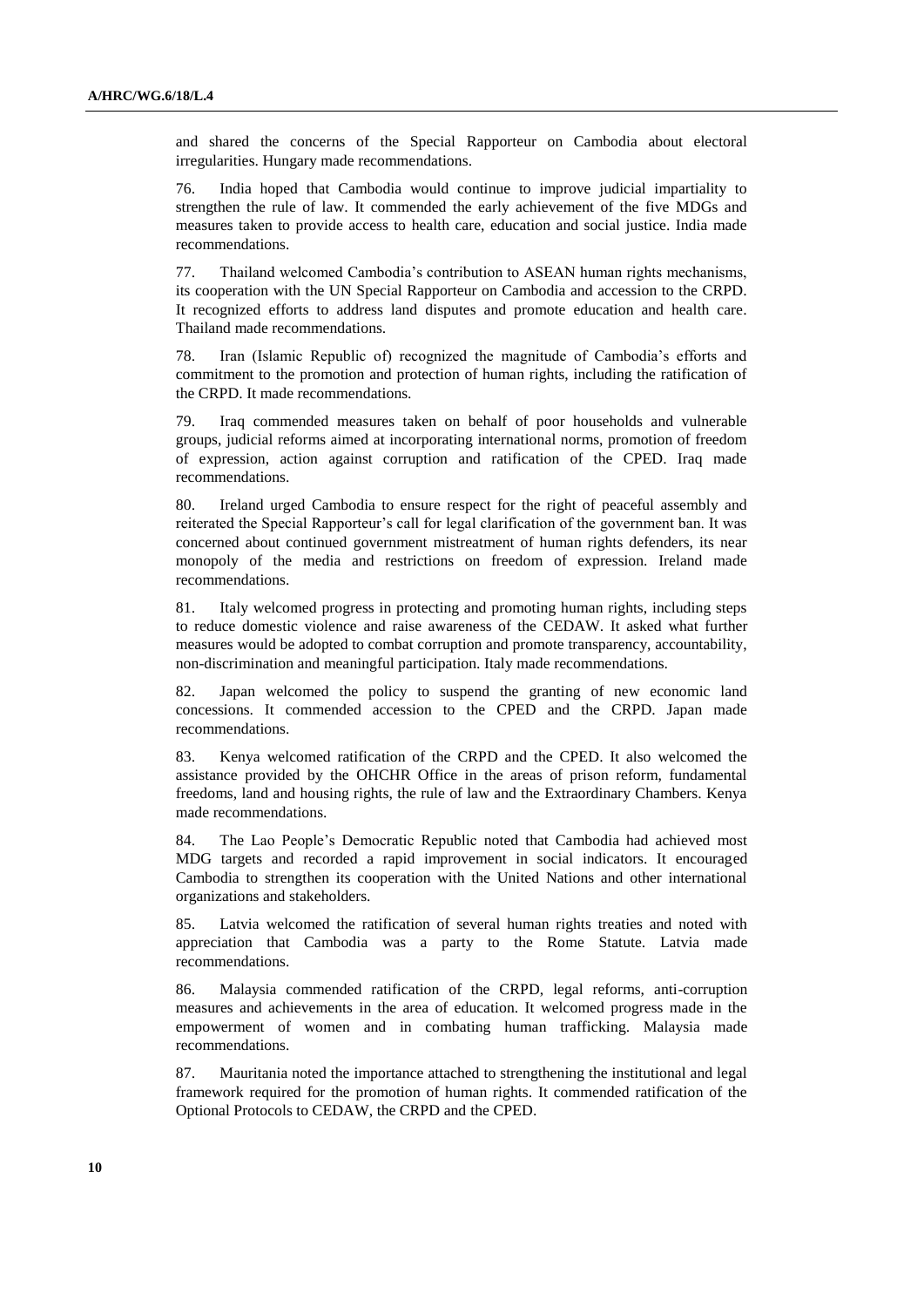88. Argentina commended ratification of the CPED and encouraged Cambodia to ratify additional human rights treaties. Argentina made recommendations.

89. Montenegro welcomed adoption of the Criminal Code, the Law on Implementation of the Civil Code and the Anti-corruption Law. It asked whether Cambodia had amended the Didactic Code to delete any reference to the inferior role of women in society and enquired about implementation of the Action Plan to eliminate the worst forms of child labour. Montenegro made recommendations.

90. Referring to Cambodia's cooperation with international human rights mechanisms, the delegation flagged that under the Chairpersonship of Cambodia, the ASEAN Human Rights Declaration was adopted in December 2012. The delegation highlighted Cambodia's great efforts made, including in Geneva, to avail itself of OHCHR technical assistance and guidance, and noted the positive cooperation with the Special Rapporteur on the situation of human rights in Cambodia, as illustrated by the Special Rapporteur's most recent visit in January 2014. The delegation underscored that the Government will continue with the positive cooperation.

91. Responding again to questions raised on the suppression of recent demonstrations, the delegation remarked that while it appreciates the importance of freedom of expression, it believes such right must be exercised within the framework of national and international laws without infringing on the rights of others, such as the right to security and to property.

92. Turning to the freedom of expression on the internet, the delegation noted that there has not been any restrictions placed to date, and that in drafting the cyber law, the Government will respect the recommendations received and will follow the relevant UN standards.

93. On the prospects for the establishment of a national human rights institution in line with the Paris Principles, the delegation noted that the Government will take this process forward on the basis of the recommendations made by the Special Rapporteur and the Prime Minister, and in consultation with civil society organisations.

94. Responding to questions about the reports of harassment and intimidation against human rights defenders, the delegation underscored that Cambodia has made great efforts to work with civil society including human rights defenders, flagging that the governmental Cambodia Human Rights Committee fully cooperates with OHCHR and civil society organisations.

95. Regarding child labour, the delegation mentioned that the Ministry of Social Affairs and the Ministry of labour have municipal/provincial offices that work to identify cases of child labour. The delegation noted, however, that such cases are not always straightforward given that often parents do not wish their children to be taken out of factories due to poverty.

96. On the current ban on demonstration and public assembly, the delegation added that the ban was introduced temporarily until the situation has improved, and that it applies to public assembly. In this regard, the delegation flagged that the Government is also drafting a law on access to information.

97. Morocco welcomed the willingness of Cambodia to undertake electoral reforms. It commended the mechanism to protect the rights of persons deprived of their liberty, especially the right not to be subjected to torture or ill-treatment. Morocco made recommendations.

98. Myanmar noted with appreciation that Cambodia had achieved five MDGs. It welcomed efforts to establish a national human rights institution and the implementation of a National Plan "Education for All". Myanmar made recommendations.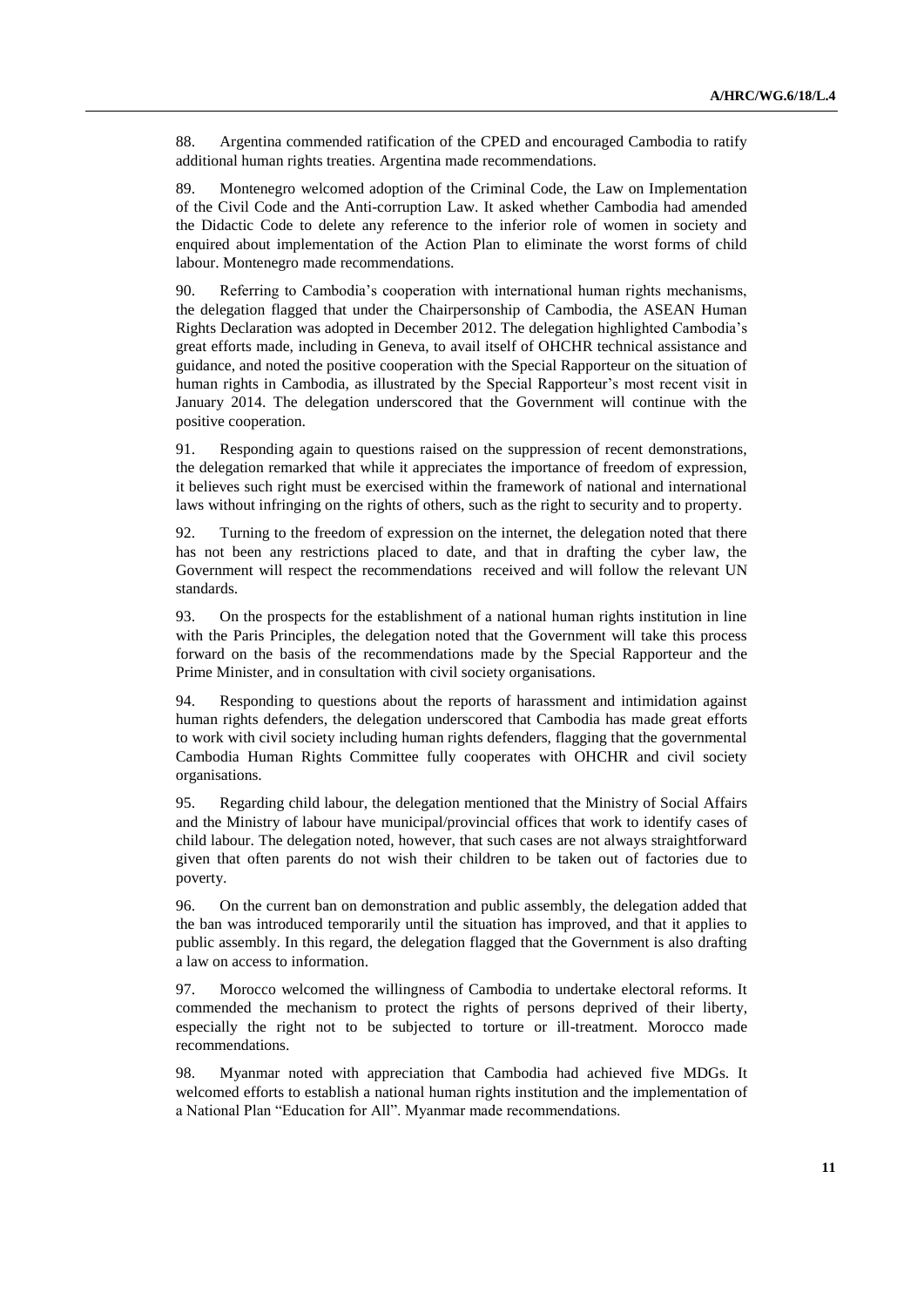99. Nepal appreciated the priority given to education, health services and employment, and welcomed measures to prohibit discrimination against women and to enhance their mainstreaming. It appreciated the constructive engagement by Cambodia with the Special Rapporteur. Nepal made recommendations.

100. The Netherlands welcomed the importance attached to freedom of expression and information and freedom of the press and publication. It was concerned about violations of freedom of assembly and association that had affected trade unions and civil society organizations. It made recommendations.

101. New Zealand expressed concern about allegations of fraud, irregularities and violence prior to the 2013 elections and was concerned about challenges faced by human rights defenders, journalists and labour organizers. It made recommendations.

102. Nicaragua welcomed the ratification of international treaties, the enactment of domestic laws, and the adoption of educational, health and housing programmes. It encouraged Cambodia to incorporate the UPR recommendations in its Action Plan to eliminate the worst forms of child labour. Nicaragua made recommendations.

103. Pakistan commended the ratification of international treaties, the creation of human rights protection mechanisms, and the establishment of direct contacts between the Ministry of Women's Affairs and corresponding provincial and municipal departments. Pakistan made recommendations.

104. Poland encouraged Cambodia to comply with recently ratified international human rights treaties. It was concerned about the situation in the justice sector and about excessive use of force during election-related demonstrations and strikes by garment sector workers. Poland made recommendations.

105. Portugal welcomed the creation of the National Council and its regional network. It made recommendations.

106. The Republic of Korea encouraged Cambodia to strengthen its policies to meet people's expectations for enhanced freedom and rights. It regretted the loss of life occasioned by violent measures taken by security forces against garment sector protestors. It made recommendations.

107. Romania noted that Cambodia continued to face serious challenges. It made a recommendation.

108. The Russian Federation noted the efforts made to combat poverty, to achieve sustainable development and to ensure enhanced access to health care and education. It made recommendations.

109. Senegal commended the adoption of national action plans to improve the living conditions of children, women and persons with disabilities. It welcomed measures to combat impunity, especially the establishment of Extraordinary Chambers in the country's courts. Senegal made recommendations.

110. Serbia noted that steps were being taken to establish an independent national human rights institution, to strengthen the independence of judges and prosecutors and to reform the prison system. Serbia made recommendations.

111. Australia expressed concern about restrictions on freedom of assembly and association, particularly recent disproportionate violence against protestors, including detention without trial. Noting allegations of electoral irregularities in 2013, it welcomed the stated commitment to undertake electoral reforms. Australia made recommendations.

112. Slovakia encouraged Cambodia to ratify additional human rights treaties. Referring to reports of intimidation and threats against human rights defenders, it invited Cambodia to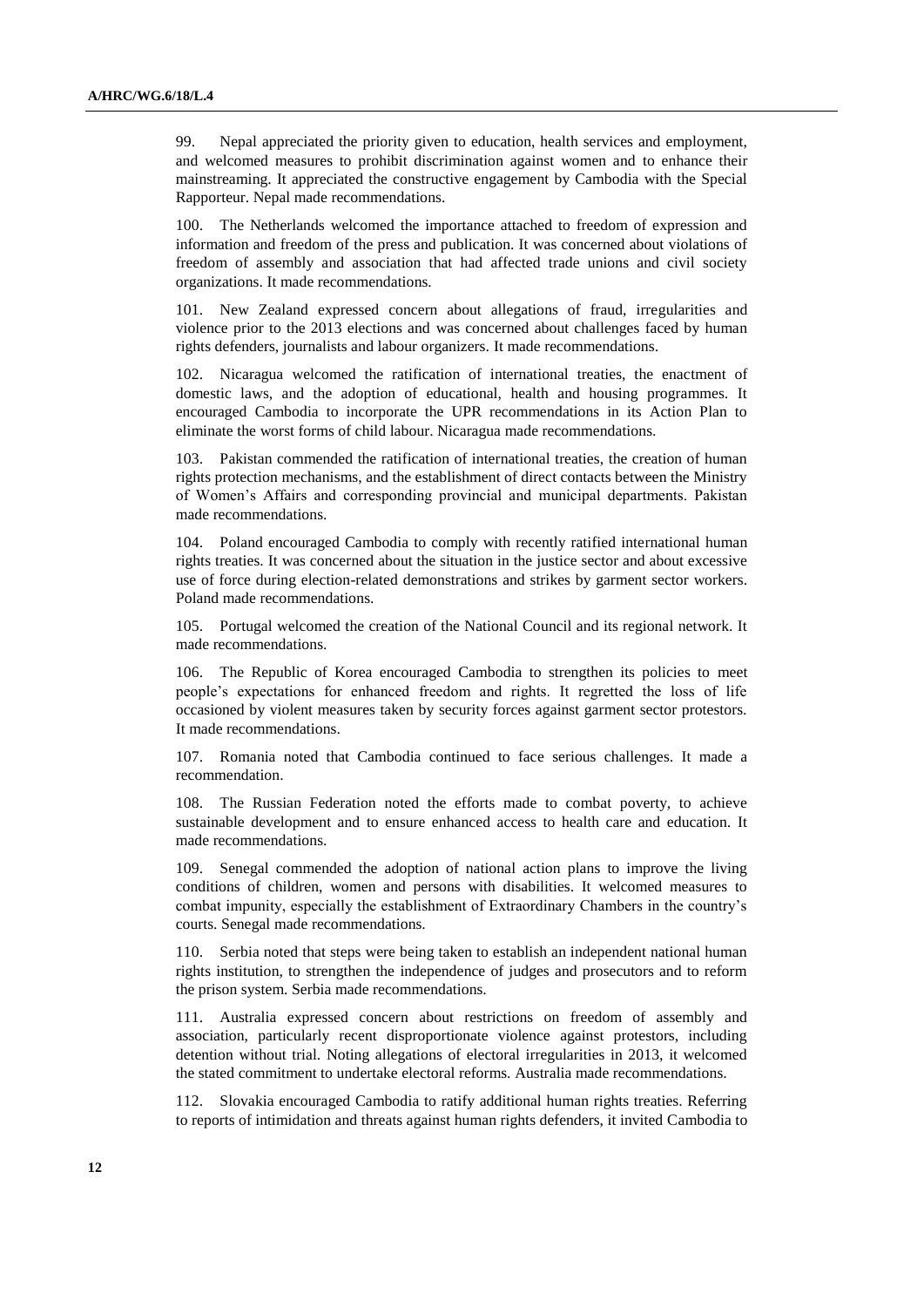engage in a meaningful dialogue with them and to ensure their protection. It urged Cambodia to cooperate fully with the Special Rapporteur, special procedures and the OHCHR Office. Slovakia made recommendations.

113. On the reports of irregularities in relation to the July 2013 election, the delegation cited the example of the indelible ink and stated that the ink was so effective that it had remained on voters' fingers for a month after the election. The delegation also discredited the reports of irregularities with the voter registration as well as the allegation that the election was not conducted transparently, underlining that effective avenues to address discrepancies or problems were in place.

114. On Cambodia's efforts to combat corruption, the delegation referred to the Anti-Corruption Law which was adopted in 2010 in line with relevant international conventions and the existence of the National Anti-Corruption Council and the national Anti-Corruption Unit. The delegation noted that great efforts were made to disseminate and enforce the Anti-Corruption Law and many offenders have been prosecuted.

115. On the Extraordinary Chambers of in the Courts of Cambodia (ECCC), the delegation affirmed that Cambodia strictly follows the internal rules of the Chambers and never interferes with the work of the ECCC. National auditors are in place in order to monitor and prevent corruption within this institution. The delegation also added that Cambodia paid in the past year USD 1.7 million for the utilities, including electricity and transport, and 1.8 million for the salary of the national staff.

116. On land issues, the delegation explained that the land law and other relevant regulations as well as the necessary mechanisms are in place to protect the rights of the people. Once the land is titled, it is for the courts to settle in case of disputes. For individuals who live on state-owned land, they are usually provided with two options, either to accept the development project on the same spot, or to be relocated. For those who live on private land, the Government facilitates a mutually acceptable solution with the private companies concerned.

117. In conclusion, the delegation thanked for all the recommendations received. Noting that these recommendations will be prioritised with indications of the timeline, the delegation stated that Cambodia would draft a human rights action plan on the basis of these recommendations.

## **II. Conclusions and/or recommendations**

**118. The recommendations formulated during the interactive dialogue/listed enjoy the support of Cambodia:**

118.1 **Ratify the first Optional Protocol to the International Covenant on the Civil and Political Rights and sign and ratify the second Optional Protocol to the ICCPR (France);**

118.2 **Ratify the Optional Protocols 1 and 2 to the ICCPR (Austria);**

118.3 **Ratify the Second Optional Protocol to the International Covenant on Civil and Political Rights (Hungary);**

118.4 **Continue exploring possibilities to extend its international commitments by ratifying the Optional Protocols to ICCPR (Latvia);**

118.5 **Ensure the realization of the right to education to all children in Cambodia, including to the children of Vietnamese origin, and sign and ratify**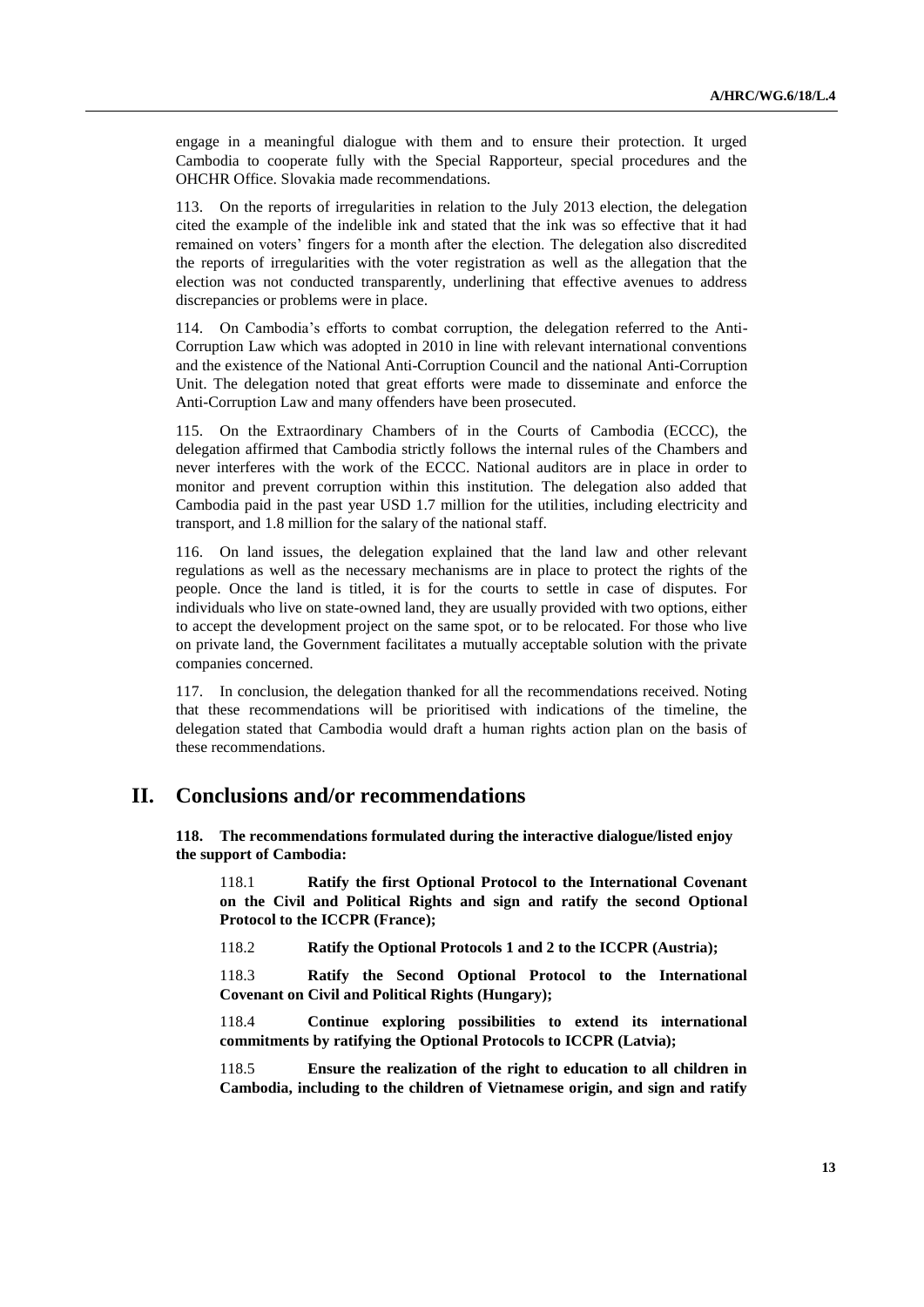**the Optional Protocols to the ICESCR and to the Convention on the Rights of the Child on a communications procedure (Portugal);**

118.6 **Ratify the International Convention on the Protection of the Rights of All Migrants Workers and Members of their Families (Ecuador);**

118.7 **Consider ratifying the International Convention on the Protection of the Rights of All Migrant Workers and Members of their Families that it signed in 2004 (Egypt);**

118.8 **Take necessary steps to ratify the International Convention on the Protection of the Rights of All Migrants and Members of Their Families (Ghana);**

118.9 **Ratify the UNESCO Convention against Discrimination in Education (Brazil);**

118.10 **Ratify the UNESCO Convention against Discrimination in Education (Chad);**

118.11 **Take steps to ratify the UNESCO Convention against Discrimination in Education (Austria);**

118.12 **Continue the process of accession to the core human rights instruments (Azerbaijan);**

118.13 **Review its national legislation by enacting specific provisions to cooperate promptly and fully with the International Criminal Court (Latvia);**

118.14 **Adopt effective measures to combat the culture of violence and impunity and to establish an independent and adequately resourced national preventive mechanism according to OP-CAT requirements (Germany);**

118.15 **Ensure the full implementation of the recently adopted regulations referring to the Criminal Code (Montenegro);**

118.16 **Review the penal code to ensure it aligns with Cambodia's obligations under the International Convention on Civil and Political Rights pertaining to freedom of expression and take necessary actions to amend or repeal any articles which do not meet these obligations (Canada);**

118.17 **Revise the Penal Code in order to bring it into line with international standards and Cambodia's obligations under the International Covenant on Civil and Political Rights (Belgium);**

118.18 **Establish a law on freedom of information in accordance with international standards (Belgium);**

118.19 **Adopt legislative and other measures that promote the enjoyment of freedom of expression (Botswana);**

118.20 **Take action to ensure that Cambodian legislation enables all political parties, labor unions and other civil society groups to exercise their rights to freedom of expression, association and peaceful assembly; and that that peaceful demonstrations can occur safely and without fear of intimidation or excessive use of force on the part of Cambodian authorities (Canada);**

118.21 **Revise the Penal Code as well as other laws so that they comply with international freedom of expression standards and prevent the harassment of human rights defenders, journalists, and NGOs (Czech Republic);**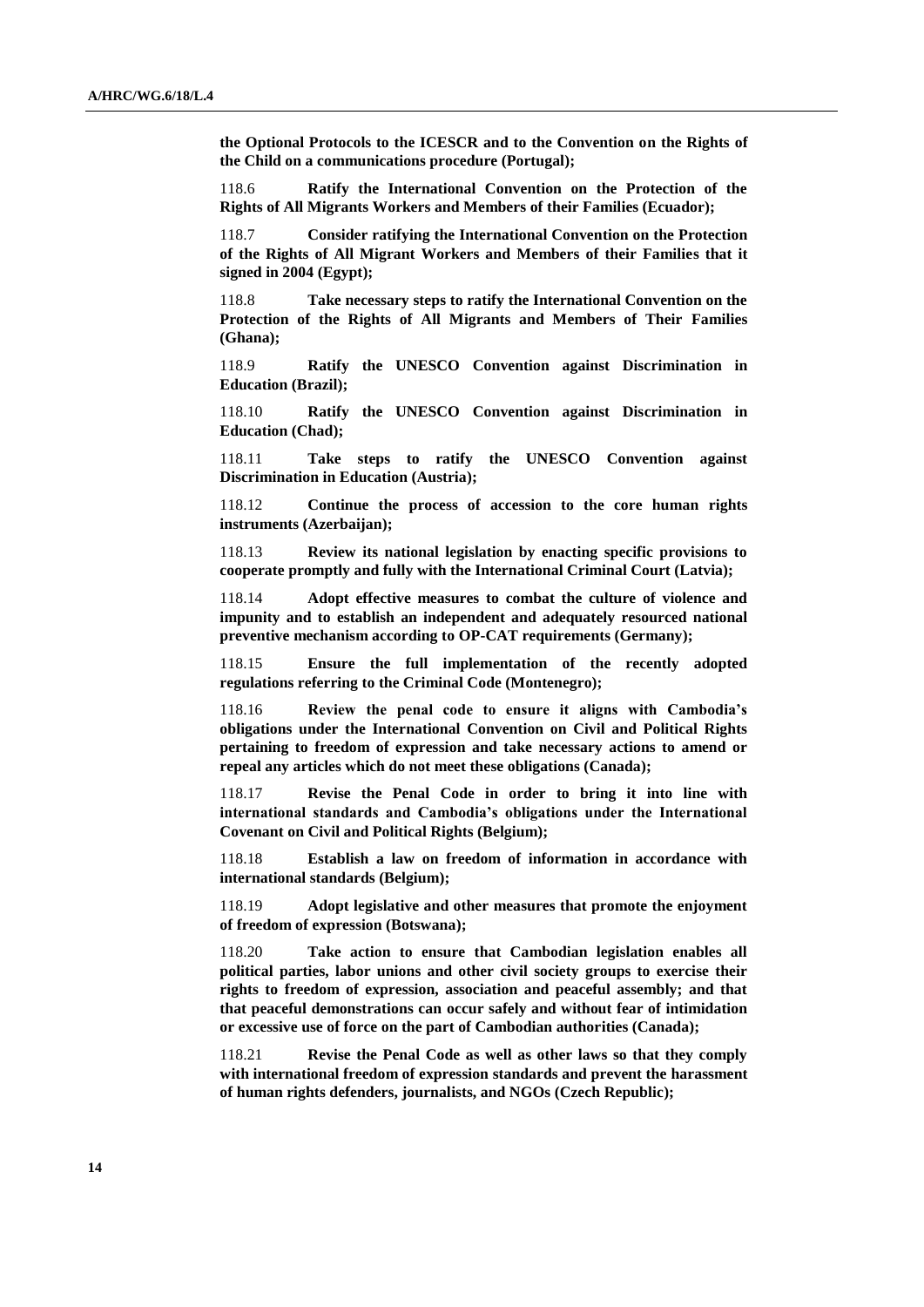118.22 **Take steps to bring Cambodia's laws and practices into line with existing international human rights standards in relation to freedom of expression, including press freedom (Ireland) ;**

118.23 **Protect free and independent media, namely through the revocation of article 305 of the Penal Code and article 13 of the Press law (Portugal);**

118.24 **Take the necessary steps to strengthen the legal framework surrounding elections so as to ensure that future elections are free and fair, thereby allowing Cambodian citizens to have a say in the decisions that affect their lives and to elect the officials who reflect and respond effectively to their needs (Canada);**

118.25 **Implement the three draft laws aimed at promoting the independence and efficiency of the judiciary system once adopted (Portugal);**

118.26 **Implement and strengthen policies and laws to protect and promote the rights of persons with disabilities, and ensure that these mechanisms enjoy a human rights based approach consistent with the CRPD and in consultation with civil society (Colombia);**

118.27 **Adopt and implement laws that prohibit all forms of ill-treatment against children and that protect them from forced labour, sexual exploitation and abuse (Portugal);**

118.28 **Give continuity to legislative and institutional reforms for the promotion and protection of human rights (Nepal);**

118.29 **Continue strengthening its national institutional capacity in promoting and protecting human rights, including through completing the process of establishment of a national human rights institution in accordance with the Paris Principles (Indonesia);**

118.30 **Rapidly create a national human rights institution in conformity with Paris Principles (Tunisia);**

118.31 **Establish an independent an institution in charge of human rights in accordance with the Paris Principles (Algeria);**

118.32 **Finalize the establishment of a National Human Rights Institution in accordance with the Paris Principles (Egypt);**

118.33 **Consider the establishment of a National Human Rights Institution in line with the Paris Principles (India);**

118.34 **Establish an independent national human rights institution (Thailand);**

118.35 **Increase efforts to establish a national human rights institution in compliance with the Paris Principles (Chile);**

118.36 **Continue the positive steps it has undertaken to establish a national human rights institution based on the Paris Principles (Malaysia);**

118.37 **Establish a national institution for the promotion and protection of human rights in conformity with the Paris Principles (Morocco);**

118.38 **Continue with its efforts for the establishment of an independent national human rights institution in accordance with the Paris Principles (Pakistan);**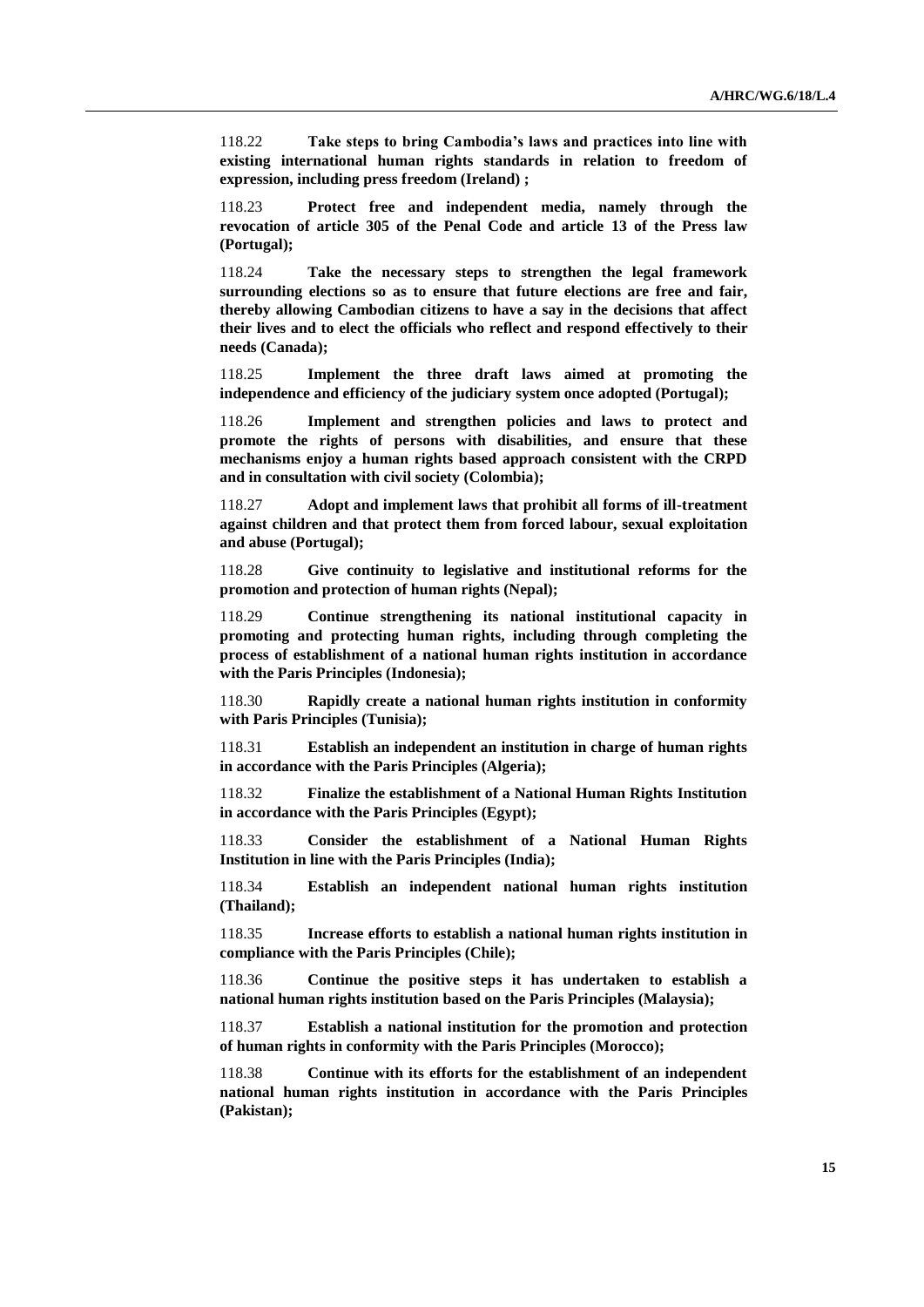118.39 **Establish an independent national human rights institution, consistent with the Paris Principles (Australia);**

118.40 **Work on strengthening international cooperation in the field of human rights (Turkmenistan);**

118.41 **Strengthen human rights cooperation and constructive dialogue, including those through the ASEAN Human Rights Commission and with the relevant United Nations Human Rights bodies and mechanisms (Viet Nam);**

118.42 **Seek the support of the international community in the framework of technical and financial assistance in order to strengthen its capacities for the timely implementation of activities relating to human rights (Angola);**

118.43 **Continue its efforts for the human rights education and training at all levels including for government functionaries (Pakistan);**

118.44 **Support the family oriented approaches for the protection of rights of child and implement already existing national policy in this regard (Serbia);**

118.45 **Consider further cooperation with the international human rights monitoring mechanisms, including treaty bodies and special procedures of the Human Rights Council (Turkmenistan);**

118.46 **Continue the cooperation with the mandate of the Special Rapporteur on the situation of human rights in Cambodia and implement his recommendations (Austria);**

118.47 **Strive to maintain a constructive working relationship with the Special Rapporteur on the situation of human rights in Cambodia in the respect of his independence and that of the OHCHR (Belgium);**

118.48 **Cooperate fully with the Office of the High Commissioner for Human Rights in Cambodia and accept the visit requests by the special rapporteurs (Switzerland);**

118.49 **Further enhance its cooperation with the OHCHR, as well as the mechanisms of the Human Rights Council (Kenya);**

118.50 **Make further efforts to raise awareness on gender equality and to combat discrimination of women (Slovenia);**

118.51 **Implement all measures, including national awareness-raising campaigns, and efforts aimed at amending or eliminating patriarchal attitudes and stereotypes discriminating against women, including those based on the Chbab Srey (Uruguay);**

118.52 **Continue its progress in promoting and protecting women's rights with the consolidation of the institutional mechanisms and the implementation of laws which are being positively promoted (Venezuela (Bolivarian Republic of));**

118.53 **Continue efforts on the elimination of all forms of discrimination against women (Algeria);**

118.54 **Promote a gender equality law regarding the rights to property, inheritance and marriage (Mexico);**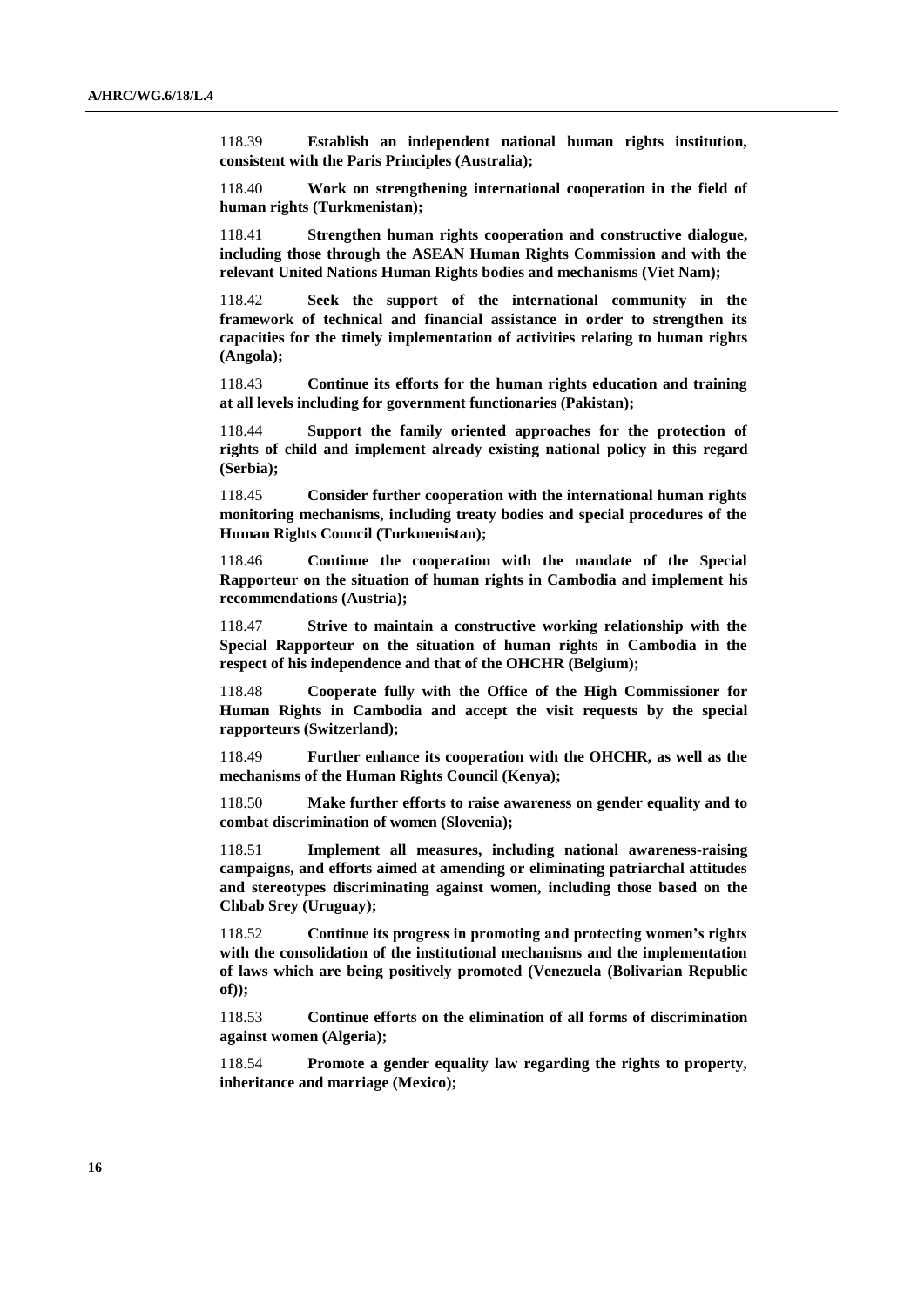118.55 **Continue its measures on awareness raising campaign and other necessary measures with regard to the promotion of equity in the society and elimination of discrimination against women (Azerbaijan);**

118.56 **Continue empowering women, children and underprivileged sections of the society (Nepal);**

118.57 **Continue its efforts for the elimination of discrimination against women (Pakistan);**

118.58 **Continue to combat discrimination suffered by children of marginalized and vulnerable groups and eradicate gender based stereotypes. Along these lines, ensure the continuation of the Strategic Education Plan 2009- 2013, to offer the same opportunities to all children and youth regardless of race, colour, sex, language, belief, religion, political beliefs, circumstances of birth and social conditions (Colombia);**

118.59 **Create conditions favourable to inter-ethnic tolerance in Cambodia for the democratic future of the country (Switzerland);**

118.60 **Continue with measures to guarantee birth registration of children with no discrimination in particular of migrant children, and continue strengthening the legal framework for the procedures of acquisition of nationality (Argentina);** 

118.61 **Consider taking necessary measures to further improve prison conditions (India);**

118.62 **Take measures to avoid the use of excessive force and ensure that conditions of arrest and pre-trial detention match with international standards (Belgium);**

118.63 **Take all the measures to prevent and combat violence and sexual abuse against women and children, including rape, by promoting an effective mechanism to receive and investigate complaints of sexual violence as well as by offering to the victims a psychological and medical assistance (Uruguay);** 

118.64 **Deploy further efforts in order to prevent and punish violence, including rapes, against women and children, and pay special attention to the most vulnerable families living in poor environment (Italy);**

118.65 **Increase the awareness-raising campaign on the rights of women and children, involving journalists and media professionals as one of its focus groups (Italy);**

118.66 **Reform national legislation with the aim to improve protection of children and women from violence and first of all domestic violence (Russian Federation);**

118.67 **Take the necessary measures so that children and minors in rehabilitation centres and youth centres are not in any way submitted to torture or ill-treatment, in conformity with the provisions of the Convention on the Rights of the Child (Belgium);**

118.68 **Continue its efforts in promoting and protecting rights of the child, including finalizing and implementing the new draft of a national plan to eliminate the worst forms of child labour for the period of 2013-2018 (Indonesia);**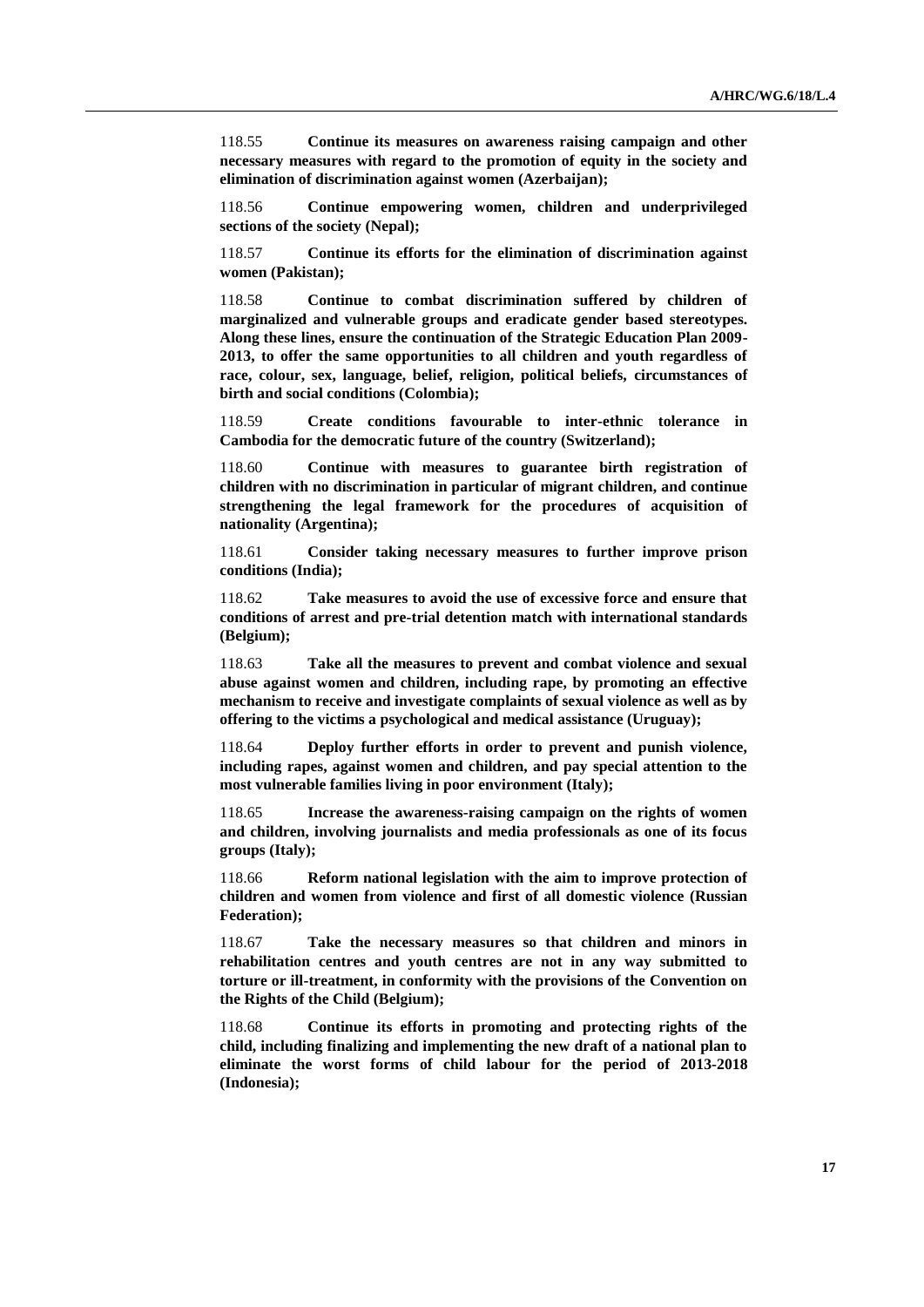118.69 **Ensure full compliance of laws on child labour and implement its National Plan of Action on the Elimination of the worst forms of child labour, strengthen the legislation prohibiting child labour with priority to the situation of children in domestic work, increase the number of labour inspections and ensure that fines and criminal sanctions against persons who use illegal child labour are imposed (Uruguay);** 

118.70 **Strengthen the measures to combat child labour and exploitation of children (Algeria);**

118.71 **Continue Government efforts to eradicate the worst forms of child labour and to improve the safety standards at work (Cuba);**

118.72 **Implement the plan of action to eliminate the worst forms of child labour (Iraq);**

118.73 **Combat the issues of rape and prostitution of minors by ensuring a full implementation of laws criminalizing sexual abuse and exploitation (Belgium);**

118.74 **Design an adequate mechanism for assisting street children so that they can benefit from aid and reintegration services (Djibouti);**

118.75 **Improve its efforts on child protection system, particularly children belonging to marginalized and disadvantaged groups (Iran (Islamic Republic of));**

118.76 **Continue efforts to combat trafficking in persons (Uzbekistan);**

118.77 **Redouble efforts to combat trafficking in persons especially women and children (Ecuador);**

118.78 **Continue to take the necessary measures for effectively fighting human trafficking and child labour (Germany);**

118.79 **Continue making efforts to combat trafficking in persons in particular children (Nicaragua);**

118.80 **Fully implement the framework for the reform of the justice system established in the September 2010 report by the Special Rapporteur on the situation of human rights in Cambodia (Spain);**

118.81 **Ensure that the endeavours concerning legal reforms continue unhindered (Sweden);**

118.82 **Step up efforts aimed at strengthening the independence of both of the judiciary and the media (Italy);**

118.83 **Take all the necessary measures to guarantee the independence of justice without control or political interference (Switzerland);**

118.84 **Establish a judicial reform which provides inter alia mechanisms to guarantee an independent justice as well as the effectiveness of the bodies responsible for combating corruption (Belgium);**

118.85 **Continue with the judicial reform process, including the implementation of measures to strengthen institutions and guarantee their independence (Chile);**

118.86 **Take measures which promote the independence of the judiciary in law and practice (Botswana);**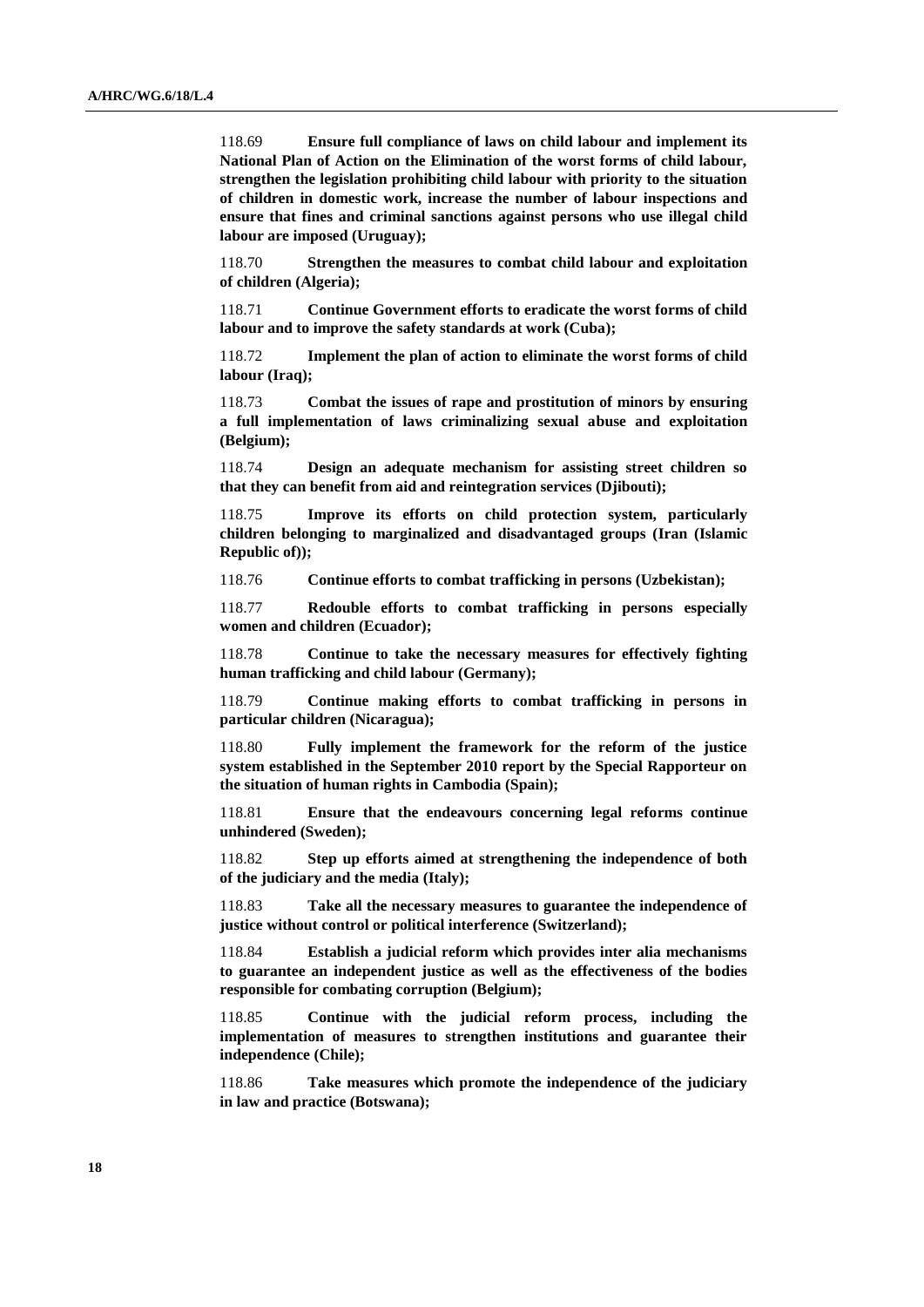118.87 **Further strengthen its judicial institutions, and the national human rights institution, in order to guarantee their effective independence (Kenya);**

118.88 **Undertake relevant reforms that guarantee the independence and impartiality of the judiciary, and ensure that it is free from political control and interference (Poland);**

118.89 **Adopt and apply the laws on the status of judges and prosecutors, on the judicial organization and functioning of tribunals and on the High Council of the Judiciary to guarantee the independence of the judiciary system (France);**

118.90 **Adopt all necessary measures to ensure the independence of justice, including by means of effective implementation of the judicial reform (Slovakia);**

118.91 **Accelerate its judicial reform process to strengthen and guarantee the independence of the judiciary and to address corruption issues within the judiciary system by adopting relevant laws of reform (Republic of Korea);**

118.92 **Continue its efforts to enhance the rule of law as enshrined in its Constitution (Singapore);**

118.93 **Continue with measures to strengthen independent and impartial investigations into human rights abuses (Argentina);**

118.94 **Put in place a juvenile justice system adapted to the needs of juvenile delinquents particularly so that minors are not detained with adults (Djibouti);**

118.95 **Adopt the necessary measures to guarantee access to justice for women (Spain);**

118.96 **Strengthen the means at the disposal of justice and make it more accessible to indigent persons (Senegal);**

118.97 **Strengthen law enforcement authorities (Iraq);**

118.98 **Make further efforts, including in a financial sense, to ensure the smooth implementation and successful conclusion of the Khmer Rouge Tribunal, in cooperation with the international community (Japan);**

118.99 **Ensure, as a matter of urgency, that the national portion of the budget for the Extraordinary Courts is met (New Zealand);**

118.100 **Pursue the measures which had been taken on judicial reform to support the activity of the Extraordinary Chambers, and continue the cooperation with the UN Special Rapporteur (Romania);**

118.101 **Provide in accordance with its obligations under international human rights law, effective protection for the family as the fundamental and natural unit of society (Egypt);**

118.102 **In line with its commitment under the previous UPR cycle, work towards ensuring free access to the electronic media and liberalize the electronic media ownership rules by drafting a Cyber Law in accordance with international standards (Hungary);**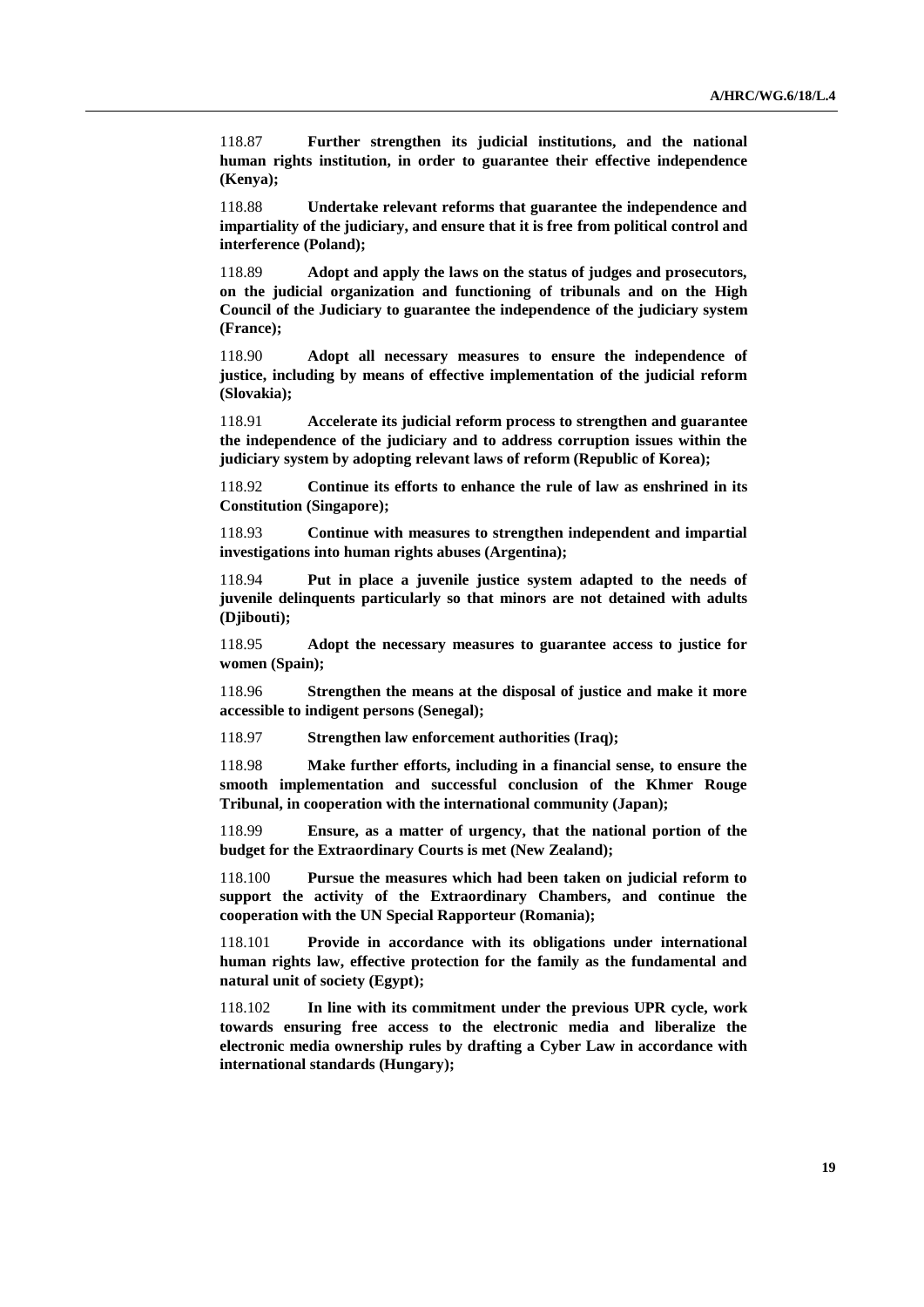118.103 **Ensure that the concept of defamation and disturbance of public order is in line with the human right to freedom of expression in law and practice (Germany);**

118.104 **Approach the issue of regulating freedom of expression on the internet through consultations with all stakeholders (Sweden);**

118.105 **Promote a safe and favourable environment that allows individuals and groups to exercise the freedoms of expression, association and peaceful assembly and put an end to harassment, intimidation, arbitrary arrests and physical attacks particularly in the context of peaceful demonstrations (Switzerland);**

118.106 **Respect and protect the rights of human rights defenders and journalists to conduct their work without hindrance, intimidation or harassment (Austria);**

118.107 **Ensure the right of individuals and organizations to defend and promote human rights, including protection and promotion of the rights of freedom of expression, assembly and association (Colombia);**

118.108 **Ensure the protection of workers exercising the right to freedom of peaceful assembly and association and enable the full implementation of the rights to freedom of expression in the country (Croatia);**

118.109 **Actively protect the rights to freedom of expression and to peaceful assembly by ensuring that any restriction on those rights is lawful, necessary and proportionate (New Zealand);**

118.110 **Adopt and implement effective measures in order to prevent the use of violence against demonstrators, in accordance with the Law on Peaceful Assembly, and enable all groups, including those expressing dissent views, to have their rights to freedom of peaceful assembly and association fully restored (Czech Republic);**

118.111 **Ensure freedom of assembly and association and recognize the importance of trade unions and a diverse civil society in a democracy (Netherlands);**

118.112 **Ensure full respect, in law and in practice, for the freedom of peaceful assembly and of association, consistent with international law (Australia);**

118.113 **Ensure that the rights of human rights defenders are respected, in line with the recommendations accepted by Cambodia during the first UPR cycle (Belgium);**

118.114 **Adopt the necessary measures to respect and protect human rights defenders (Chile);**

118.115 **Take all necessary measures for the protection of human rights defenders, particularly by prosecuting the perpetrators of violence or intimidation against them (France);**

118.116 **Protect the rights of human rights defenders (Germany);**

118.117 **Ensure that the right of human rights defenders to conduct their work without hindrance, intimidation or harassment is respected and protected, as recommended in the previous cycle and accepted by Cambodia (Ireland);**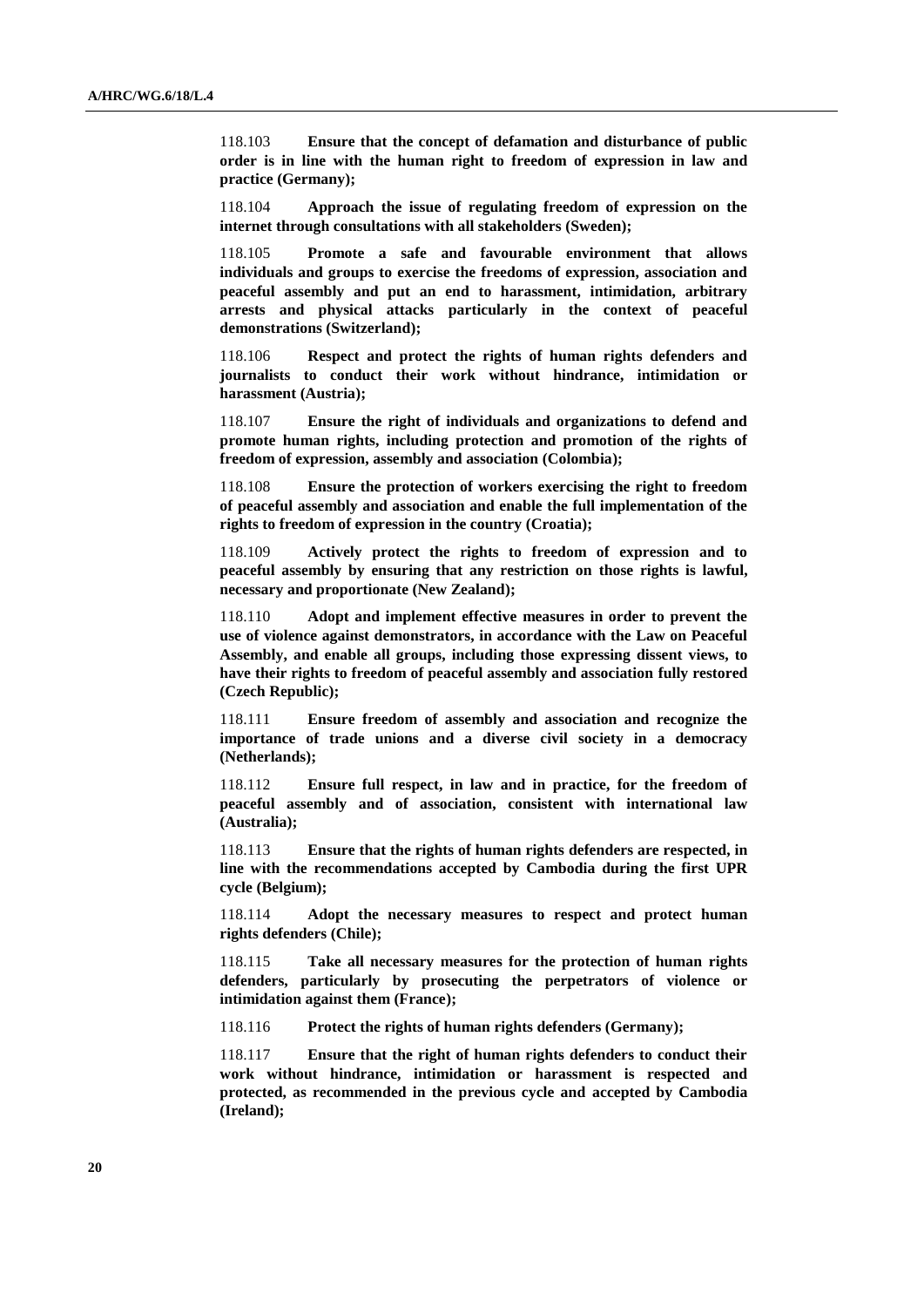118.118 **Address the electoral shortcomings raised by numerous actors, including the Special Rapporteur on Cambodia and the EU technical assistance mission (Sweden);**

118.119 **By the end of 2014, adopt and implement the recommendations of the Special Rapporteur on Cambodia on electoral reform (United Kingdom of Great Britain and Northern Ireland);**

118.120 **Undertake key electoral reforms to: improve the integrity of the voter registration system and voter list; ensure that all candidates have equal access to the media; and ensure that the National Election Committee retains full independence (United States of America);**

118.121 **Ensure equal access of all candidates to the media, avoid manipulation of voters and foster a culture of dialogue amongst all political parties (Czech Republic);**

118.122 **The parties concerned should promote dialogue and cooperation, with regard to the outcome of the last year's general elections, in order to swiftly normalize the situation and to realize election reform (Japan 1);** 

118.123 **Implement electoral reform as recommended by the Special Rapporteur on Cambodia in order to prevent future recurrences of these issues (New Zealand);**

118.124 **Undertake electoral reforms to ensure credible electoral processes (Australia);**

118.125 **Step up the fight against false job offers and sign agreements with countries where Cambodian women are hired (Spain);**

118.126 **Strengthen its policies to improve labour standards for all workers and continue its efforts in reducing child labour (Spain);**

118.127 **Continue strengthening effective job creation programmes to combat poverty and social inequality (Venezuela (Bolivarian Republic of));**

118.128 **Promote a legislation on corporate social responsibility and the dissemination of guiding principles on business and human rights with the view to improving safety in work places as well as working conditions for employees (Mexico 2);**

118.129 **Strengthen efforts to reduce poverty in rural areas and bridge the wealth gap between rural and urban areas (Sri Lanka);**

118.130 **Cease forced dispossession and guarantee just and transparent process when it comes to land tenure (Mexico);**

118.131 **Implement a strict legislative framework which ensures that evictions and relocations are legal, negotiated and fairly compensated (Austria);**

118.132 **Continue efforts in land matters, including through the effective and transparent implementation of measures of land allocations (France);**

118.133 **Ensure that the granting of land concessions or the withdrawal of land titles or the legal rights to land use does not lead to violations of human rights (Germany);**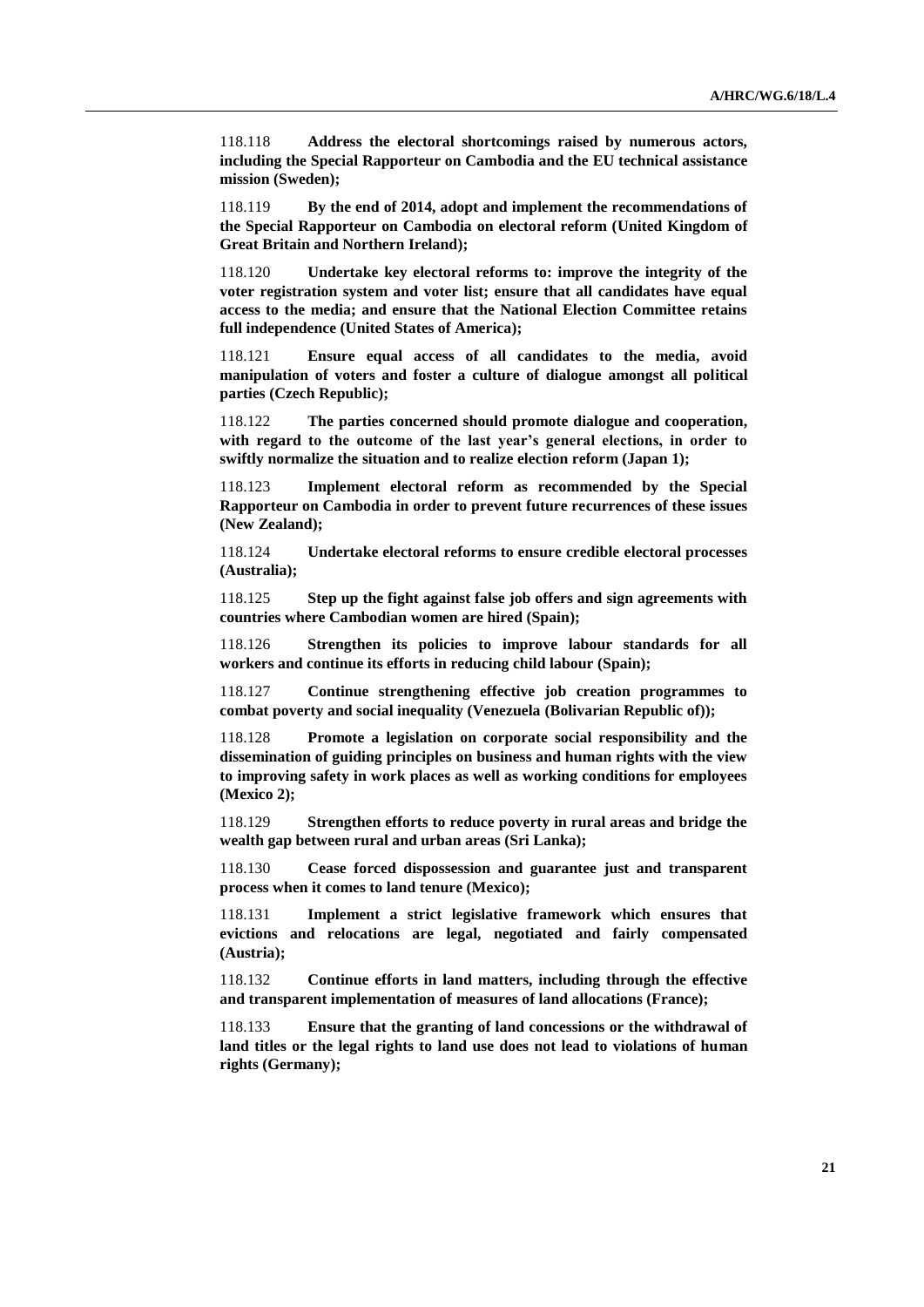118.134 **Continue to make progress on important issues for the promotion of human rights and its democratization, particularly in judicial reform and measures to address land issues (Japan);**

118.135 **Continue the reform of the land tenure system to meet the national objectives of poverty reduction, food security and environmental protection (Morocco);**

118.136 **Increase measures to tackle illegal land evictions, including those against indigenous people, and consider fortifying the legislative framework consistently with international standards (Italy);**

118.137 **Intensify its efforts to achieve the national goals for poverty reduction, food security and socio-economic development, including through land management reforms (Malaysia);**

118.138 **Continue taking measures to protect social rights, including the rights of children, women and persons with disability (Uzbekistan);**

118.139 **Intensify its efforts to reduce the rural-urban income inequalities with support from the international community and other relevant United Nations agencies (Bhutan);**

118.140 **Continue its efforts to maintain social stability and to promote economic development, and make a good effort to develop people's lives and improve it (China);**

118.141 **Continue to take measures ensuring poverty eradication and access to health and education services (Cuba);**

118.142 **Continue reducing the poverty rate in rural areas and the wealth gap between the rich and poor and between the urban and rural populations (Myanmar);**

118.143 **Reduce the gap between urban and rural areas through poverty reduction in rural areas (Iraq);**

118.144 **Implement, in cooperation with the international community, effective programmes aimed at reducing poverty, especially in the rural areas of the country (Azerbaijan);**

118.145 **Continue its work on meeting its objectives in the field of development as set out in the Millennium Declaration (Russian Federation);**

118.146 **Continue to increase its efforts to ensure the enjoyment of socioeconomic rights by citizens (Russian Federation);**

118.147 **Strengthen and improve social safety networks (Iraq);**

118.148 **Further support the development of the health sector, paying special attention to rural areas where availability, accessibility, quality and use of health services remain limited, in an effort to further promote and protect the human rights of its people (State of Palestine);**

118.149 **Increase its ongoing efforts aimed at promoting equitable health rights for all Cambodian people (Timor-Leste);**

118.150 **Further develop national programmes with a focus on providing access to health services to people living under the poverty line (Timor-Leste);**

118.151 **Provide free treatment to women and men living with HIV/AIDS to prevent mother-child transmission (Uruguay);**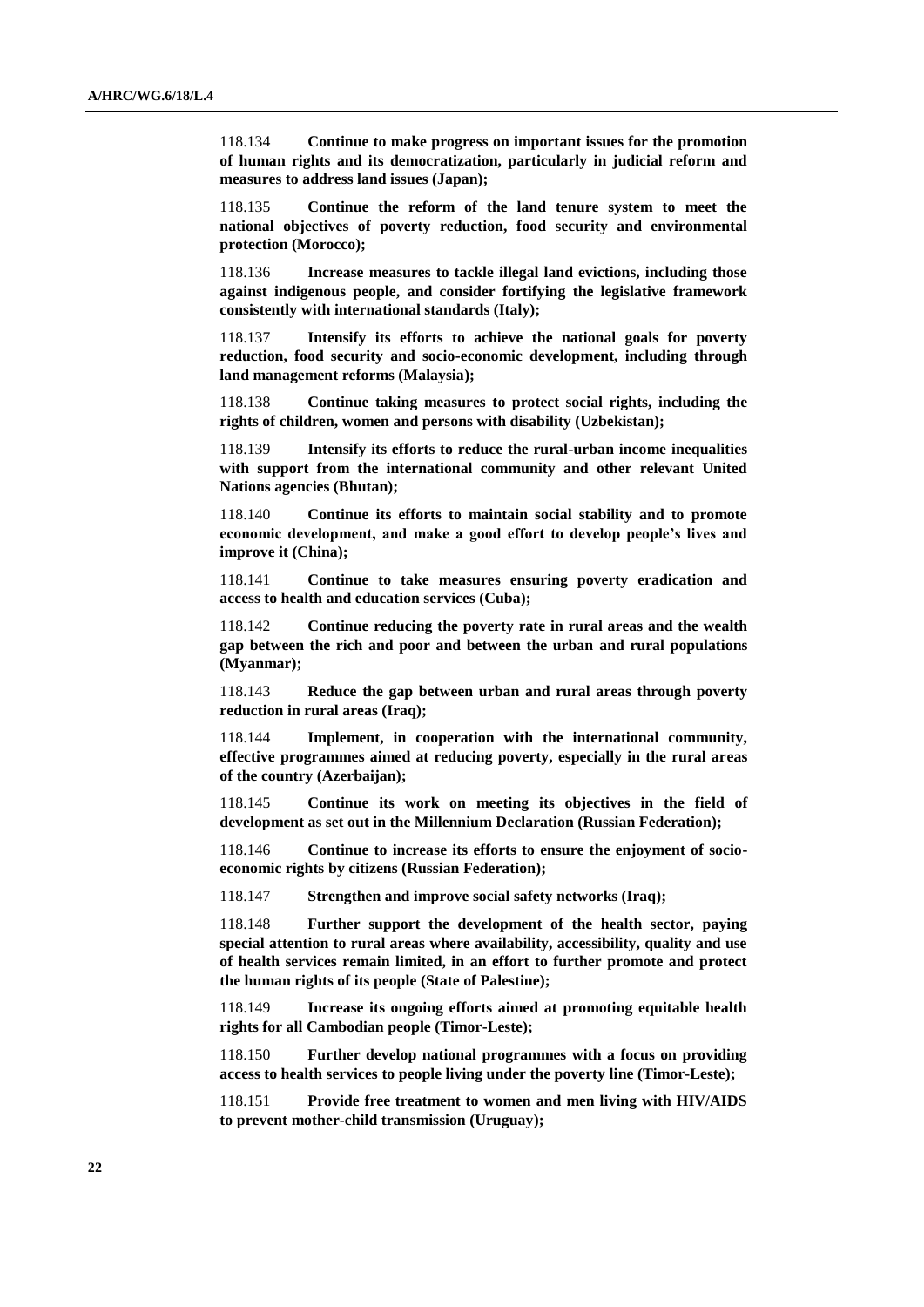118.152 **Step up information on sexual and reproductive health, including modern contraceptive methods, in particular for women living in rural areas (Uruguay);**

118.153 **Continue its efforts in achieving the MDGs, in particular in the area of health of its population (Venezuela (Bolivarian Republic of));**

118.154 **Continue to adopt effective social policy regarding access to education and health services, in particular for women and children (Venezuela (Bolivarian Republic of));**

118.155 **Further improve the quality of its health services through the implementation of its National Health Strategic Plan (Brunei Darussalam);**

118.156 **Continue to pay attention to the right to health of the child, the elderly people, the poor and other vulnerable groups (China);**

118.157 **Continue to promote the sustainable development of health sector, prioritizing the partnership with the national community in delivering health services to all citizens (Democratic People's Republic of Korea);**

118.158 **Pursue, even consolidate policies and programmes facilitating access to health care services for vulnerable persons (Senegal);**

118.159 **Boost activities and strategies aimed at achieving all Millennium Development Goals, especially those related to rights to education and health care and rights of vulnerable groups (Viet Nam);**

118.160 **Further increase its national spending on health and education sector to meet the targets of MDGs (Azerbaijan);**

118.161 **Promote access to free education and healthcare services, especially in rural areas, including through enhanced cooperation with neighbouring countries and development partners (Thailand);**

118.162 **Ensure that the basic education is compulsory and step up its efforts in addressing the issue of high dropout rates in schools and in promoting the right of girls to education (Slovenia);**

118.163 **Continue efforts to achieve universal primary education in line with the vision of the National Plan of "Education for All" (Sri Lanka);**

118.164 **Continue implementing measures aimed at improving the coverage and quality of education services, particularly in remote areas (State of Palestine);**

118.165 **In cooperation with UNDP and UNESCO, continue to improve its education system and vocational training for its people (Singapore);**

118.166 **Continue to promote free of charge school enrolment (Democratic People's Republic of Korea);**

118.167 **Continue its efforts to transform its progress on the level of macroeconomic indicators into enhanced measures of social justice, and elevated degrees of human developments, particularly by ensuring universal, compulsory and free basic education (Egypt);**

118.168 **Continue working on its National Plan "Education for all" so that all Cambodian children and youth further enjoy the equitable education service (Myanmar);**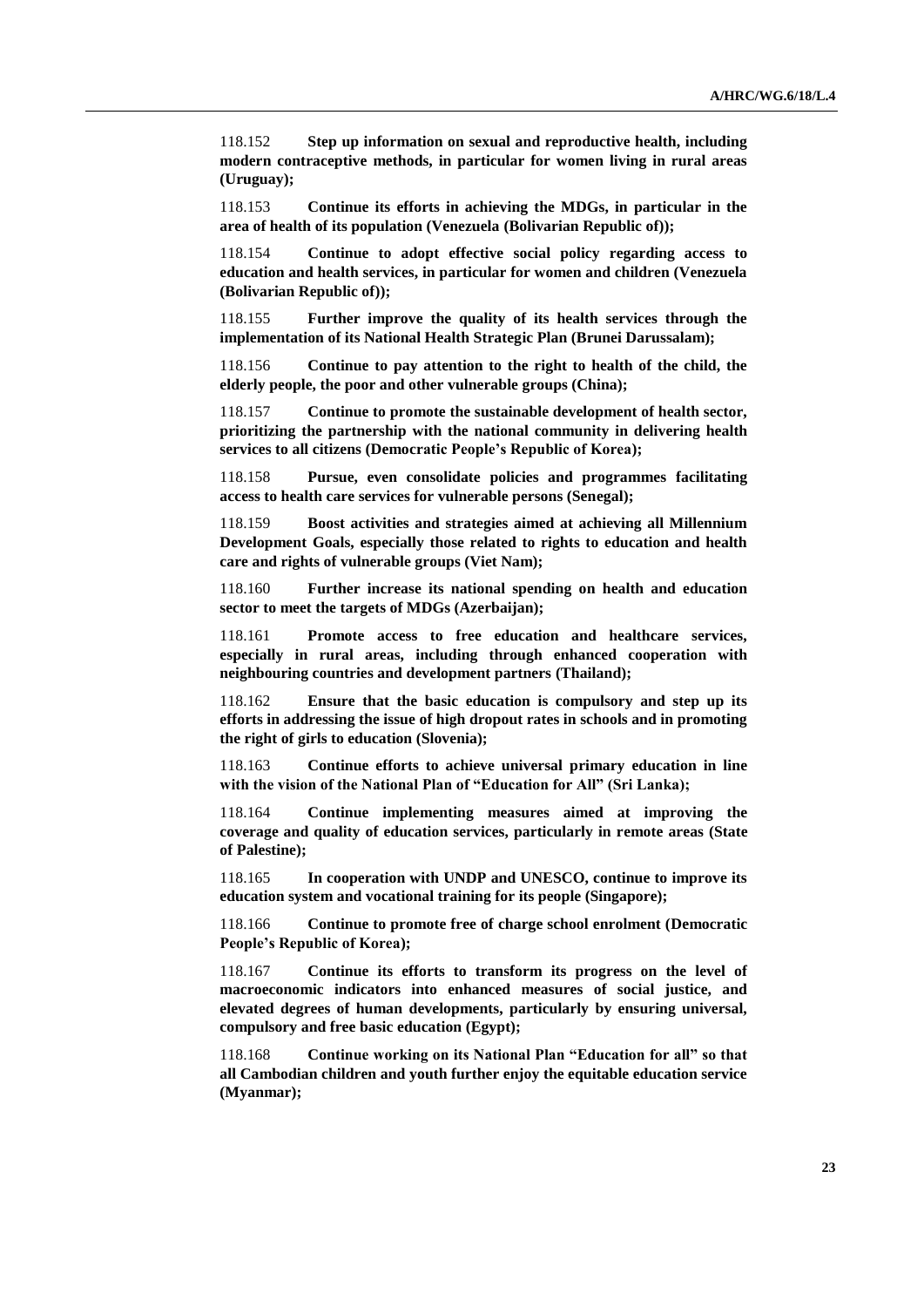118.169 **Continue to promote programmes for access to education for all in particular in primary education (Nicaragua);**

118.170 **Continue to protect and promote the rights of persons with disabilities (Djibouti);**

118.171 **Intensify its endeavours to implement effectively the Law on Promotion and Protection of the Rights of Persons with Disabilities (Iran (Islamic Republic of));**

118.172 **Continue its efforts on health, social service system and education in order to help the vulnerable and disabled people particularly those of women and children (Iran (Islamic Republic of));**

**119. The following recommendations will be examined by Cambodia which will provide responses in due time, but no later than the 26th session of the Human Rights Council in June 2014:**

119.1 **Make the necessary declarations under Article 41 of the ICCPR (Austria);**

119.2 **Make the necessary declarations under Articles 21 and 22 of CAT (Austria);** 

119**.**3 **Consider acceding to the Agreement on Privileges and Immunities of the Court (Croatia);**

119.4 **Accede to the Agreement on Privileges and Immunities of the International Criminal Court (Slovakia);**

119.5 **Sign and ratify the Agreement on Privileges and Immunities of the International Criminal Court (France);**

119.6 **Rapidly complete the process of aligning its national law with the provisions of the Rome Statute of the ICC (Tunisia);**

119.7 **Take appropriate steps to fully align the national legislation with all obligations under the Rome Statute, including by adopting specific provisions aimed at thorough and expeditious cooperation with the ICC (Croatia);**

119.8 **Review its national legislation by enacting specific provisions to cooperate promptly and fully with the International Criminal Court (Latvia);**

119.9 **Establish an independent national preventive mechanism with the necessary mandate to fulfil its obligations under the Optional Protocol to the Convention against Torture and Other Cruel, Inhuman or Degrading Treatment or Punishment (Denmark);**

119.10 **Appoint the National Preventive Mechanism under the Optional Protocol to the Convention against Torture (Portugal);**

119.11 **Build up on structures already in place and set up a National Preventive Mechanism in accordance with OP-CAT standards (Serbia);**

119.12 **Rapidly create a national preventive mechanism of torture (Tunisia);**

119.13 **Issue a standing invitation to special procedures mandate holders of the Human Rights Council (Tunisia);**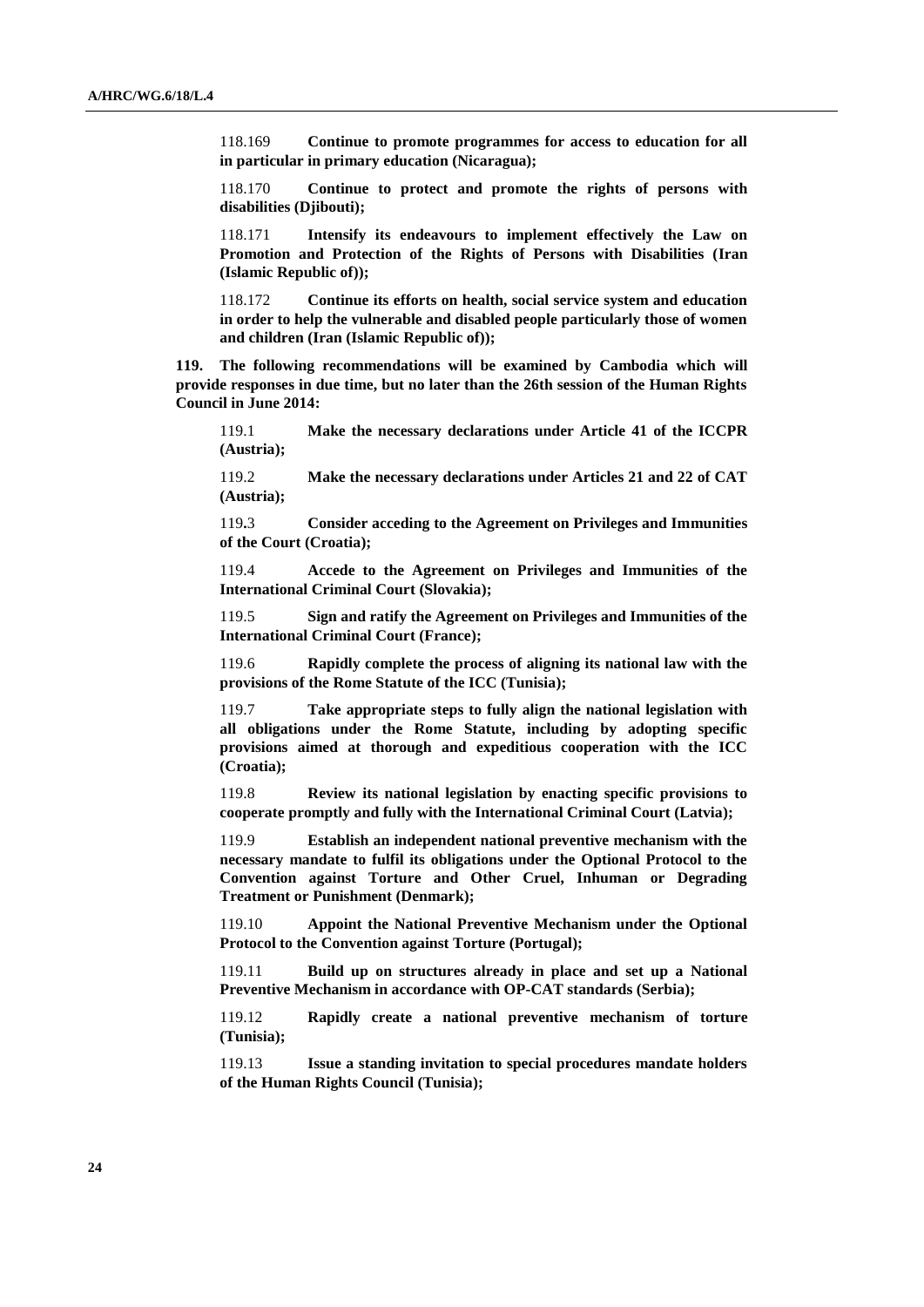119.14 **Issue a standing invitation to the special procedures of the United Nations (France);**

119.15 **Extend a standing invitation to all thematic special procedures (Montenegro);**

119.16 **Strengthen its cooperation with the special procedures of the Human Rights Council by responding positively to the pending visit requests and eventually consider extending a standing invitation to all the special procedures mandate holders (Latvia);**

119.17 **Further strengthen its cooperation with the Special Rapporteur on Cambodia, and consider inviting Special Procedures thematic mandate holders in order to benefit from their expertise (Poland);**

119.18 **Systematically consult with civil society and NGOs on the implementation of the UPR, United Nations treaty bodies and United Nations special procedures recommendations (Austria);**

119.19 **Seek technical assistance from the Office of the High Commissioner for Human Rights and from the Special Rapporteur on the promotion and protection of the right to freedom of opinion and expression on possible ways to adjust the Press Law (Brazil);** 

119.20 **Take measures to strengthen the independence and functioning of the country's judiciary, in particular to substantively reduce the time spent by persons in pre-trial detention (Austria);**

119.21 **Investigate impartially cases of use of excessive force against protesters and cases of killings during the recent demonstrations (Czech Republic 4);**

119.22 **Review all legal cases against individuals who are detained under criminal or judicial investigation on account of the exercise of their right to freedom of expression, as provided in the International Covenant on Civil and Political Rights (Denmark);**

119.23 **Ensure a climate favourable for activities of human rights defenders, journalists and other civil society actors (Tunisia);**

119.24 **Protect opposition party members, journalists, and human rights defenders from harassment and arbitrary arrest and lift all restrictions to peaceful demonstrations (Portugal);**

119.25 **Ensure independence of the media from political influence and liberalize media ownership rules (Czech Republic);**

119.26 **Develop an action plan ensuring that internet laws comply with Cambodia's commitment to guarantee the freedom of expression and information, so as to ensure free access to electronic media and liberalize electronic media ownership rules and allow national bloggers, journalists, other internet users and NGOs to play a full and active role in promoting and protecting human rights (Netherlands);**

119.27 **Repeal or amend relevant articles of the Penal Code such as those regarding defamation or the discrediting of judicial decisions, which would bring Cambodia's domestic legislation in line with its international human rights obligations on freedom of expression (United States of America);**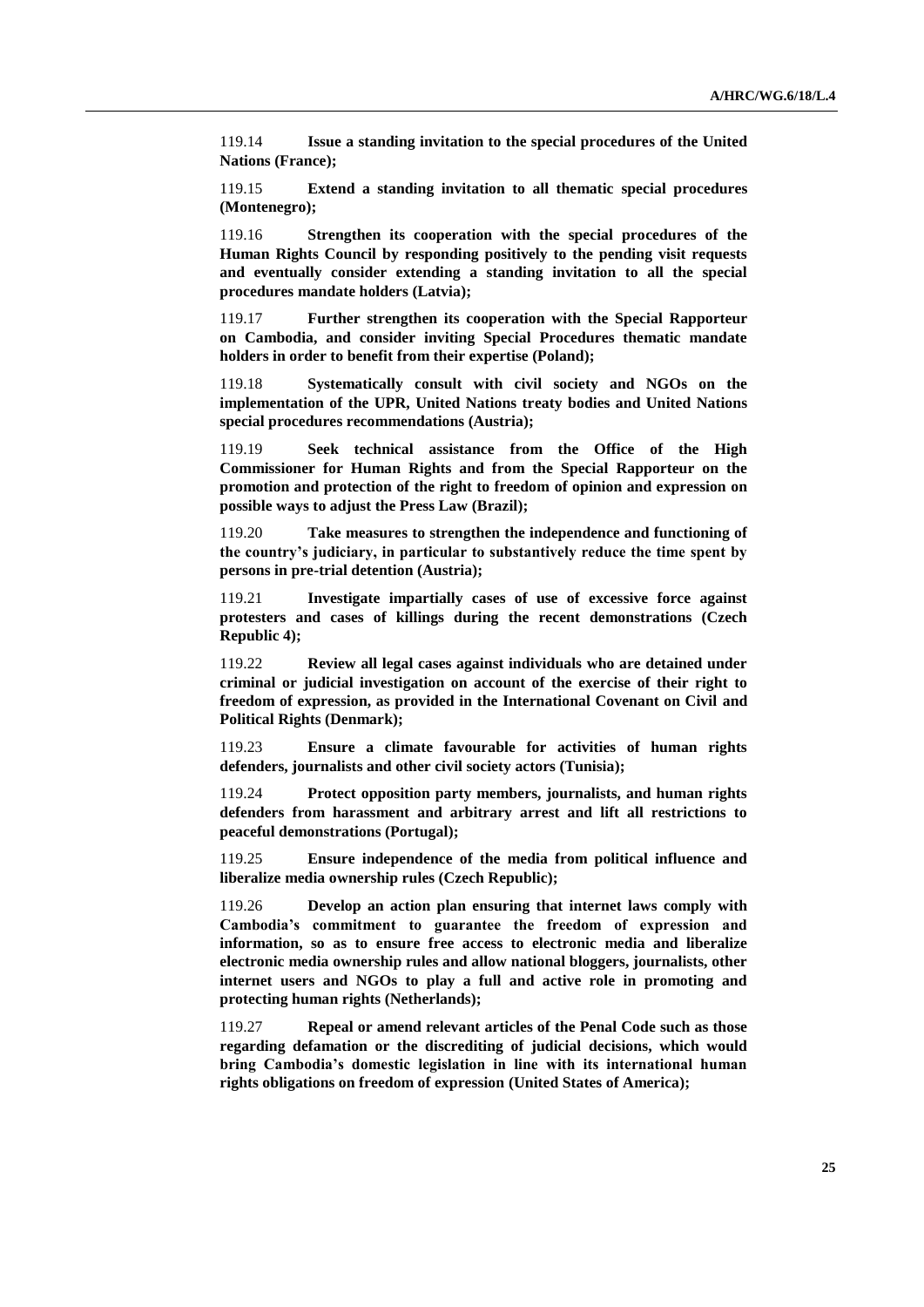119.28 **Conduct an investigation into the facts of the recent incidents and prevent the impunity of abuses committed (Spain);**

119.29 **Guarantee the effective exercise of the human right to assembly, in particular, with respect to crowd control, to formulate clear instructions compatible with human rights standards for the use of firearms, to provide training for human rights compatible conduct of the police, to prohibit the use of violence by unofficial or plain clothes security forces and to ensure all persons detained timely access to their families and to legal counsel (Germany);**

119.30 **Continue applying the 2012 directive on land concessions (Spain);**

119.31 **In parallel with its ongoing work on land titling, undertake an urgent review of economic land concessions before the current moratorium on economic land concessions is lifted (United Kingdom of Great Britain and Northern Ireland);**

119.32 **Take steps to implement an official land titling programme with the meaningful participation of civil society to prioritize the settlement of land disputes with full respect for the rule of law (United States of America);**

119.33 **Develop and implement alternate strategies to assist those being displaced as a result of the taking of land and ensure that those persons have adequate housing and access to basic services, healthcare and employment (Republic of Korea);**

119.34 **Make education compulsory by law and take the necessary measures to combat corruption in the educational system (Hungary);**

**120. All conclusions and/or recommendations contained in the present report reflect the position of the submitting State(s) and/or the State under review. They should not be construed as endorsed by the Working Group as a whole**.